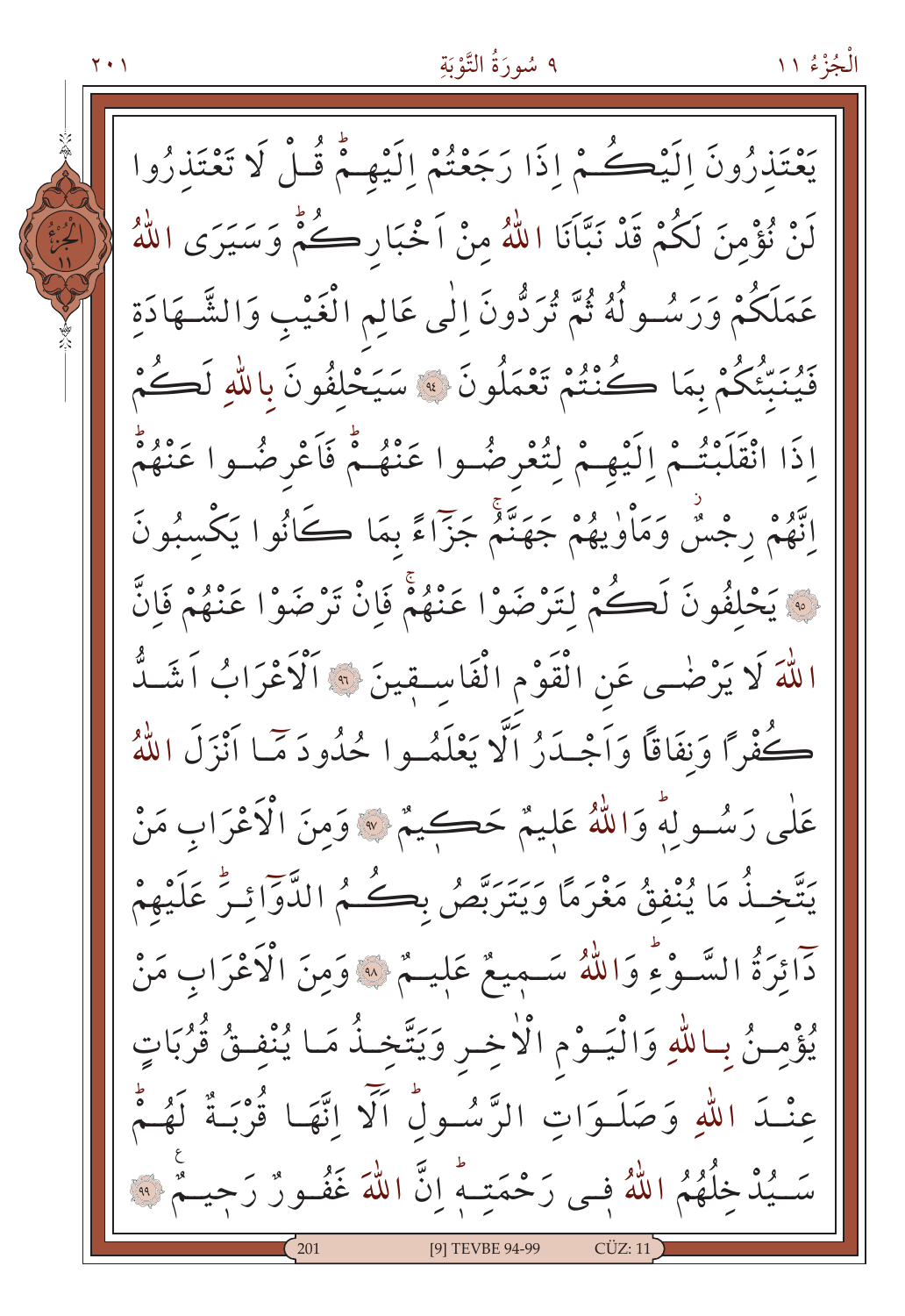### ٩ سُورَةُ التَّوْبَةِ

 $Y \cdot Y$ 

وَالسَّـابِقُونَ الْأَوَّلُـونَ مِـنَ الْمُهَاجِرِيـنَ وَالْأَنْصَـارِ وَالَّذِيـنَ اتَّبَعُوهُمْ بِإِحْسَـانٍٰ رَضِـيَ اللَّهُ عَنْهُمْ وَرَضُوا عَنْــهُ وَاَعَدَّ لَهُمْ جَنَّاتٍ تَجْرِي تَحْتَهَا الْأَنْهَارُ خَالِدِينَ فِيهَا آبَداً ذٰلِكَ الْفَوْزُ الْعَظِيمُ ۚ وَممَّنْ حَوْلَكُمْ منَ الْأَعْـرَابِ مُنَافِقُـونَّ وَمنْ أَهْـلِ الْمَدِينَةِ مَـرَدُوا عَلَى النِّفَـاقِ لَا تَعْلَمُهُمْ نَحْـنُ نَعْلَمُهُمْ سَنْعَذِّبُهُمْ مَرَّتَيْنِ ثُمَّ يُرَدُّونَ إِلٰى عَـذَابٍ عَظِيمٌ ۚ وَاٰ خَرُونَ اعْتَرَفُوا بِذُّنُوبِهِمْ خَلَطُوا عَمَلًا صَالِحًا وَاٰخَرَ سَــيِّئًا عَسَــى اللَّهُ أَنْ يَتُوبَ عَلَيْهِـمُّ إِنَّ اللَّهَ غَفُـورٌ رَجِيـمٌ ﴾ مُحذَّ مِـنْ أَمْوَالِهِمْ صَدَقَةً تُطَهِّرُهُمْ وَتُزَكِّيهِمْ بِهَـا وَصَـلِّ عَلَيْهِمُّ اِنَّ صَلْوِتَكَ سَكَنٌ لَهُمُّ وَاللَّهُ سَمِيعٌ عَلِيمٌ -: أَلَمْ يَعْلَمُوا أَنَّ اللَّهَ هُـوَ يَقْبَلُ التَّوْبَـةَ عَنْ عِبَادِهِ وَيَاْ خُـذُ الصَّدَقَاتِ وَاَنَّ اللَّهَ هُوَ التَّوَّابُ الرَّجِيمُ ۚ وَقُلِ اعْمَلُوا فَسَـيَرَى اللَّهُ عَمَلَكُمْ وَرَسُولُهُ وَالْمُؤْمِنُونَ وَسَــتُرَدُّونَ اِلٰى عَالِمِ الْغَيْبِ وَالشَّهَادَةِ فَيُنَبِّئُكُمْ بِمَا كُنْتُمْ تَعْمَلُونَ ۞ وَاخَرُونَ مُرْجَـوْنَ لَاَمْرِ اللّهِ إِمَّا يُعَذِّبُهُمْ وَإِمَّا يَتُوبُ عَلَيْهِمْ وَاللّهُ عَلِيمٌ حَكِيمٌ لِلّهِ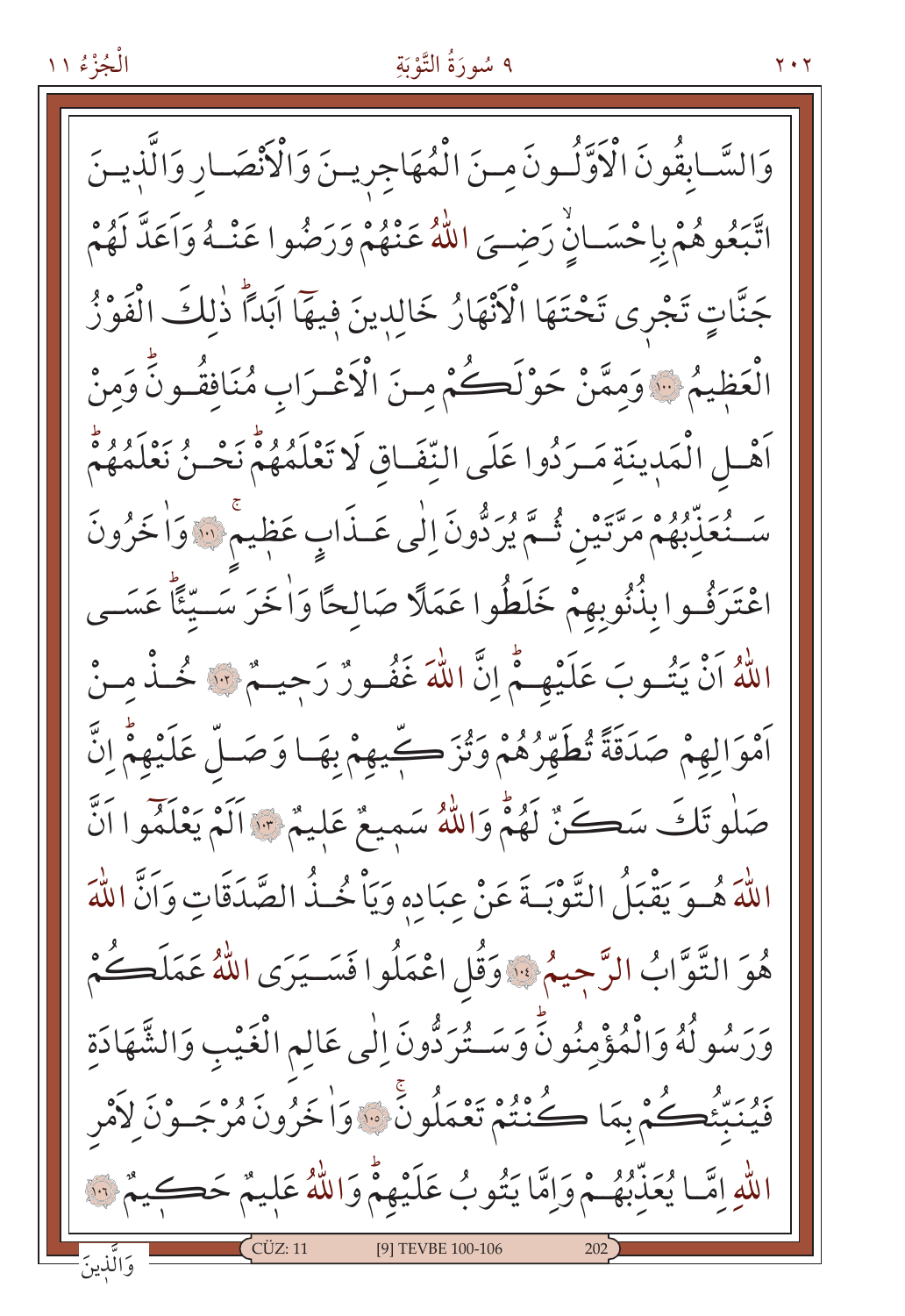#### ٩ سُورَةُ التَّوْبَةِ

وَالَّذينَ اتَّخَذُوا مَسْـجلاً ضرَارًا وَكُفْرًا وَتَفْرِيقاً بَيْنَ الْمُؤْمِنيــنَ وَإِرْصَـادًا لِمَــنْ حَـارَبَ اللّٰهَ وَرَسُــولَهُ مِـنْ قَبْلُ وَلَيَحْلِفُنَّ إِنْ اَرَدْنَا إِلَّا الْحُسْنَى وَاللَّهُ يَشْـهَدُ إِنَّهُمْ لَكَاذِبُونَ ۞ لَا تَقُمْ فِيهِ آبَداً لَمَسْـجِدٌ أُسَّـسَ عَلَمٍ التَّقْـوٰي مِـنْ اَوَّلِ يَـوْمِ اَحَـقُّ اَنْ تَقُـومَ فِيـهٍ فِيـهِ رجَالٌ يُحبُّسُونَ اَنْ يَتَطَهَّـرُواْ وَاللّهُ يُحِـبُّ الْمُطَّهِّرِيــنَ ۞ اَفَمَنْ اَسَّسَ بُنْيَانَـهُ عَلٰـى تَقْـوٰى مِـنَ اللهِ وَرصْـوَانِ خَيْرٌ اَمْ مَـنْ اَسَّـسَ بُنْيَانَـهُ عَلٰى شَـفَا جُـرُفِ هَـارِ فَانْهَـارَ بِهِ فِي نَـار جَهَنَّـمُ وَاللَّهُ لَا يَهْدى الْقَـوْمَ الظَّالميـنَ ۞ لَا يَزَالُ بُنْيَانُهُمُ الَّذِى بَنَوْا رِيبَةً فِي قُلُوبِهِمْ اِلَّا اَنْ تَقَطَّعَ قُلُوبُهُمْ وَاللَّهُ عَلِيمٌ حَكِيمٌ ﴾ [لَّ اللهَ اشْتَرٰى مِنَ الْمُؤْمِنينَ أَنْفُسَـهُمْ وَأَمْوَالَهُـمْ بِـأَنَّ لَهُمُ الْجَنَّـةَ يُقَاتِلُونَ فِي سَـبِيلِ اللهِ فَيَقْتُلُونَ وَيُقْتَلُونَ وَعْـدًا عَلَيْـهِ حَقًّا فـى التَّوْرٰية وَالْإِنْجِيلِ وَالْقُرْاٰنِّ وَمَنْ أَوْفٰى بِعَهْدِهِ مِنَ اللّٰهِ فَاسْتَبْشَرُوا بِبَيْعِكُمُ الَّذِي بَايَعْتُمْ بِهِ وَذٰلِكَ هُوَ الْفَوْزُ الْعَظِيمُ ۚ ﴾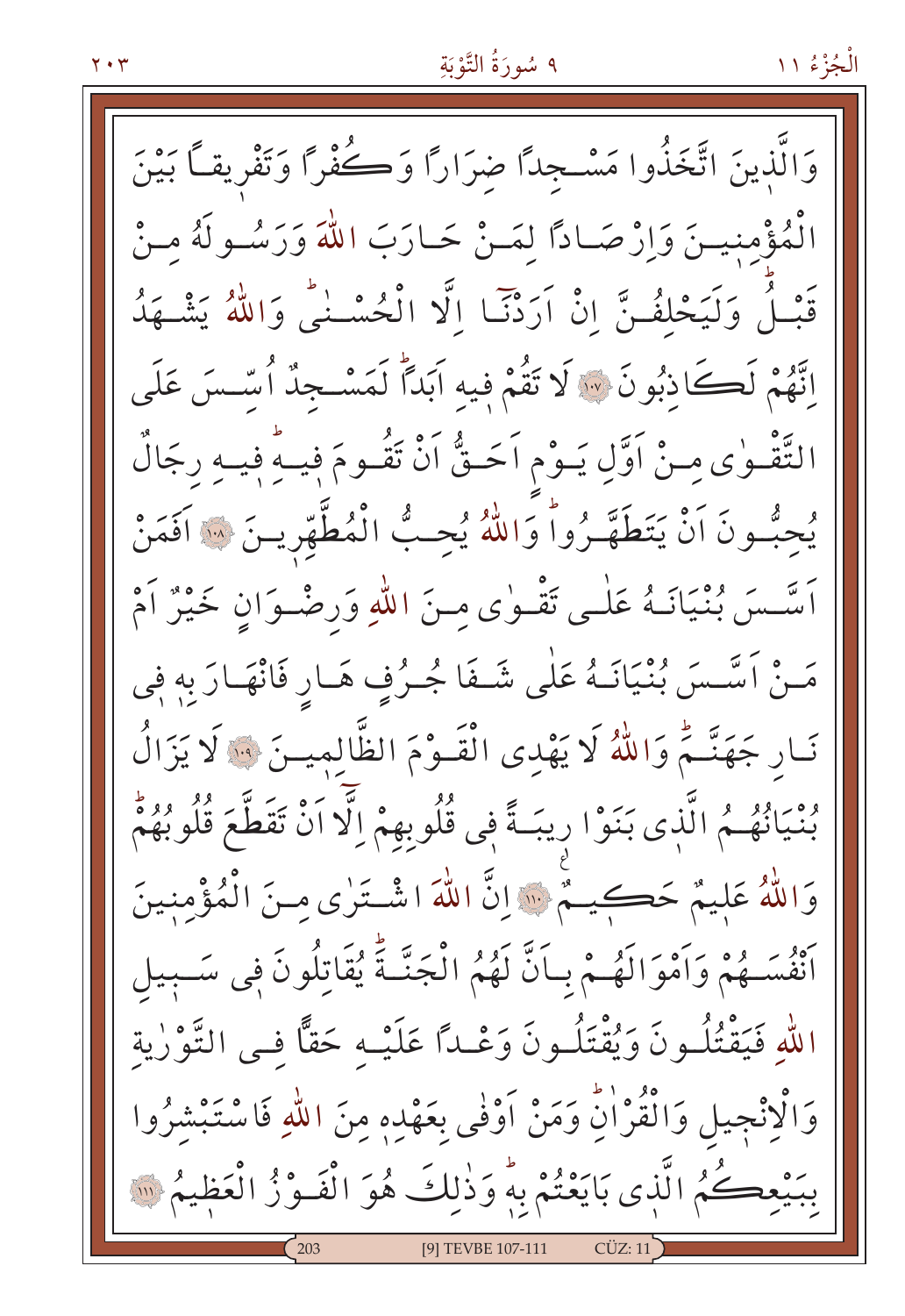### ٩ سُورَةُ التَّوْبَةِ

۲۰٤

اَلتَّأْئِبُونَ الْعَابِدُونَ الْحَامِدُونَ السَّائِحُونَ الرَّاكِجُونَ السَّاجِدُونَ الْأَمِيرُونَ بِالْمَعْيرُوفِ وَالنَّاهُـونَ عَـن الْمُنْكَرِ وَالْحَافِظُونَ لِحُـدُودِ اللّهِ وَبَشّـرِ الْمُؤْمِنِينَ · مَا كَانَ لِلنَّبِيِّ وَالَّذِينَ اٰمَنَّـوا اَنْ يَسْتَغْفِرُوا لِلْمُشْرِ كِينَ وَلَوْ كَانُوا أُوِلِي قُرْبِي مِنْ بَعْدِ مَا تَبَيَّنَ لَهُـمْ اَنَّهُـمْ اَصْحَابُ الْجَحِيمِ ۞ وَمَا كَانَ اسْتِغْفَارُ إِبْرٰهِيهَمْ لِأَبِيهِ إِلَّا عَـنْ مَوْعِدَةٍ وَعَدَهَا إِيَّاهُ فَلَمَّا تَبَيَّنَ لَـهُ اَنَّـهُ عَـدُوٌّ لِلّهِ تَبَرَّاً مِنْـهُ إِنَّ إِبْرٰهِيـمَ لَأَوَّاهُ حَلِيمٌ \*\* وَمَا كَانَ اللَّهُ لِيُضلَّ قَوْمًا بَعْـدَ إِذْ هَدٰيهُمْ حَتَّـى يُبَيِّنَ لَهُـمْ مَـا يَتَّقُونَّ إِنَّ اللَّهَ بِكُلِّ شَـئٍ عِ عَلِيـمٌ ﴿ إِنَّ اللَّهَ لَـهُ مُلْـكُ السَّـمٰوَاتِ وَالْأَرْضِّ يُحْيـىِ وَيُمِيتُّ وَمَـا لَكُمْ مِنْ دُونِ اللّٰهِ مِـنْ وَلِـيِّ وَلَا نَصِيـوِ ۚ ٱلْقَـدْ تَابَ اللَّهُ عَلَى النَّبِيِّ وَالْمُهَاجِرِينَ وَالْأَنْصَارِ الَّذِينَ اتَّبَعُوهُ فِي سَـاعَةِ الْعُسْرَةِ مِنْ بَعْدِ مَا ڪَادَ يَزِيغُ قُلُوبُ فَرِيــقِ مِنْهُــمْ ثُمَّ تَـابَ عَلَيْهِــمُّ اِنَّهُ بِهِــمْ رَؤُفٌ رَجِيمٌ \*\* [9] TEVBE 112-117 وَعَلَى الثَّلْثَةِ -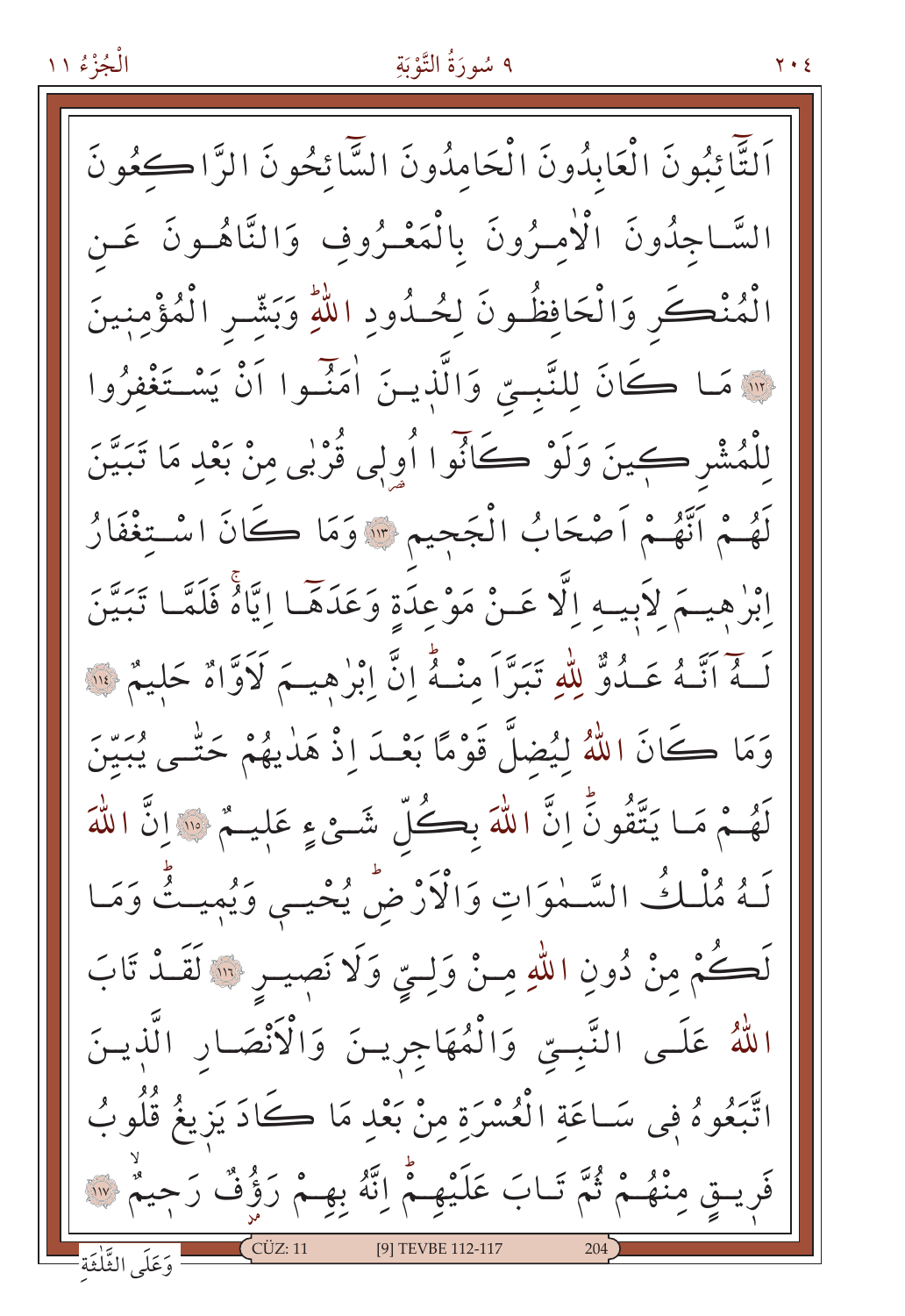# ٩ سُورَةُ التَّوْبَةِ

وَعَلَـى الثَّلْثَـةِ الَّذيـنَ خُلَّفُواْ حَتَّـى إِذَا ضَاقَـتْ عَلَيْهِمُ الْأَرْضُ بِمَا رَحُبَتْ وَضَاقَتْ عَلَيْهِمْ أَنْفُسُـهُمْ وَظَنُّوا أَنْ لَا مَلْجَباً منَ اللّهِ الَّا الَيْـهُ ثُـمَّ تَـابَ عَلَيْهِـمْ لِيَتُوبُواً إِنَّ اللَّهَ هُـوَ التَّوَّابُ الرَّحِيـمُ « يَآ اَيُّهَا الَّذِيـنَ اٰمَنُوا اتَّقُوا اللَّهَ وَكُونُوا مَعَ الصَّادِقِينَ ۚ ۚ وَ مَا كَانَ لِأَهْلِ الْمَدِينَةِ وَمَـنْ حَوْلَهُمْ مِنَ الْأَعْرَابِ اَنْ يَتَخَلَّفُوا عَنْ رَسُـولِ اللّهِ وَلَا يَرْغَبُوا بِأَنْفُسِهِمْ عَنْ نَفْسِهِ ذٰلِكَ بِأَنَّهُـمْ لَا يُصِيبُهُمْ ظَمَأٌ وَلَا نَصَبٌ وَلَا مَخْمَصَةٌ فِي سَبِيلِ اللَّهِ وَلَا يَطَؤُنَ مَوْطِئًا يَغِيظُ الْكُفَّارَ وَلَا يَنَالُونَ مِنْ عَدُوِّ نَيْلًا اِلَّا كُتِبَ لَهُمْ بِهِ عَمَلٌ صَالِحٌ إِنَّ اللَّهَ لَا يُضِيعُ آجْرَ الْمُحْسِنِينُ مَّةً وَلَا يُنْفَقُّونَ نَفَقَةً صَغِيرَةً وَلَا كَبِيرَةً وَلَا يَقْطَعُونَ وَادِيًا إِلَّا كُتِبَ لَهُمْ لِيَجْزِيَهُمُ اللَّهُ اَحْسَــنَ مَا كَانُوا يَعْمَلُونَ ۞ وَمَا كَانَ الْمُؤْمِنُونَ لِيَنْفِرُوا كَافَّةً فَلَوْلَا نَفَسَ مِنْ كُلِّ فِرْقَـةٍ مِنْهُـمْ طَّائِفَـةٌ لِيَتَفَقَّهُوا فـى الدّين وَلِيُنْـذِرُوا قَوْمَهُمْ إِذَا رَجَعُوا إِلَيْهِـمْ لَعَلَّهُمْ يَحْذَرُونَ ۞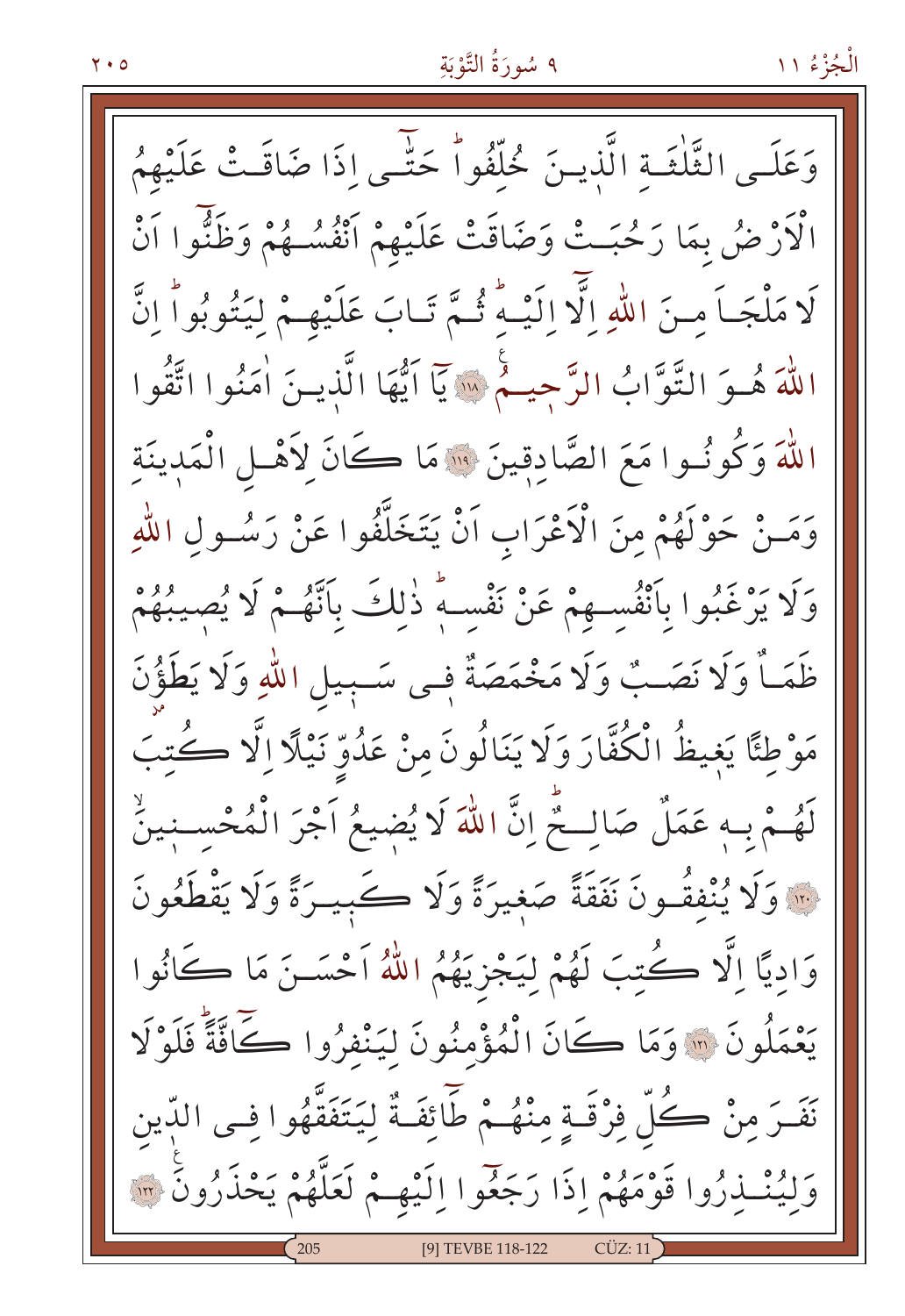الْجُزْءُ ١١ ٩ سُورَةُ التَّوْبَةِ يّما ايُّهَا الَّذينَ اٰمَنُوا قَاتِلُوا الَّذينَ يَلُونَكُمْ مِنَ الْكُفَّارِ وَلْيَجِدُوا فِيكُمْ غِلْظَةً وَاعْلَمُوا اَنَّ اللَّهَ مَعَ الْمُتَّقِيـنَ \* وَإِذَا مَّا أُنْزِلَتْ سُـورَةٌ فَمِنْهُـمْ مَنْ يَقُولُ اَيُّكُمْ زَادَتْهُ هٰذِمَ إيمَانًا فَاَمَّـا الَّذِينَ اٰمَنُـوا فَزَادَتْهُمْ إيمَانًا وَهُـمْ يَسْتَبْشَـرُونَ ۞ وَاَمَّـا الَّذِينَ فِـي قُلُوبِهِمْ مَـرَضٌ فَزَادَتْهُـمْ رِجْسـًا اِلْـي رِجْسـهمْ وَمَاتُـوا وَهُمْ كَافِرُونَ ۞ اَوَلَا يَرَوْنَ انَّهُمْ يُفْتَنُونَ فِي ڪُلِّ عَامٍ مَرَّةً أَوْ مَرَّتَيْنِ ثُمَّ لَا يَتُوبُونَ وَلَا هُمْ يَذَّكَّرُونَ ۞ وَاذَا مَّا أُنْزِلَتْ سُورَةٌ نَظَـرَ بَعْضُهُـمْ اِلْـي بَعْضٌ هَلْ يَرْيِكُمْ منْ أَحَبْ ثُمَّ انْصَرَفُواْ صَـرَفَ اللَّهُ قُلُوبَهُـمْ بِأَنَّهُـمْ قَوْمٌ لَا يَفْقَهُونَ ۞ لَقَدْ جَمَاءَكُمْ رَسُـولٌ مِنْ أَنْفُسكُمْ عَزِيـزٌ عَلَيْـهِ مَـا عَنِتُّـمْ حَرِيصٌ عَلَيْكُـمْ بِالْمُؤْمِنِينَ رَؤُفٌ رَحِيمٌ \* فَإِنْ تَوَلَّـوْا فَقُـلْ حَسْـبِيَ اللَّهُ لَا إِلٰهَ الَّا هُوٍّ عَلَيْهِ تَوَكَّلْتُ وَهُوَ رَبُّ الْعَـرْشِ الْعَظِيمِ ۞ و گرو وي<br>سوره يونس أَمَاتُعَا ١٠٩  $C\ddot{C}Z:11$ [9] TEVBE 123-129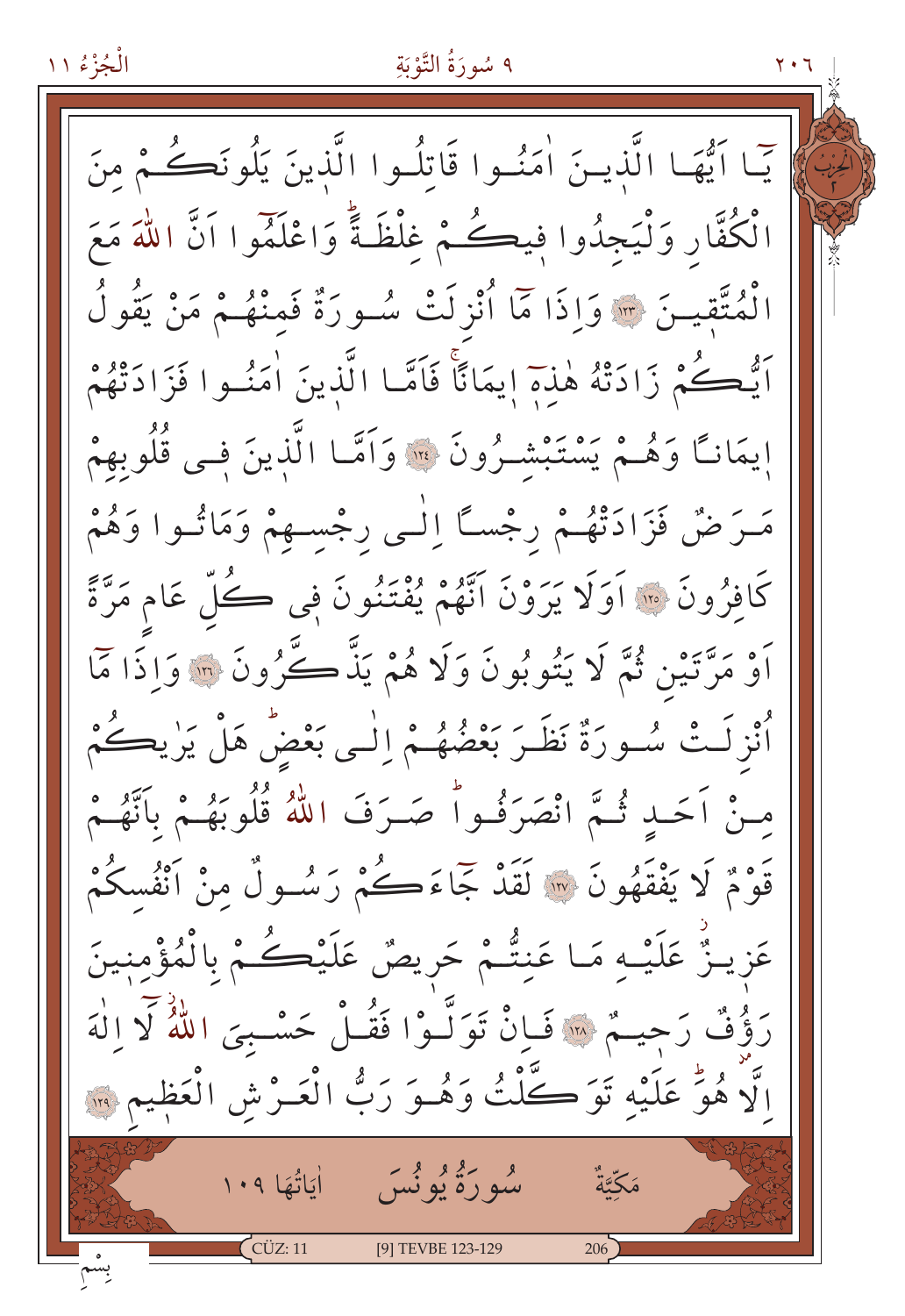آلزٌ تِلْكَ اٰيَاتُ الْكِتَابِ الْحَكِيمِ ۞ اَكَانَ لِلنَّاسِ عَجَبًا أَنْ أَوْحَيْنَـا اِلْـى رَجُلٍ مِنْهُمْ أَنْ أَنْذِرِ النَّاسَ وَبَشِّـرِ الَّذِينَ أَمَنَّـوا اَنَّ لَهُمْ قَدَمَ صِدْقٍ عِنْدَ رَبِّهِمْ قَالَ الْكَافِرُونَ إِنَّ هٰذَا لَسَـاحِرٌ مُبِينٌ لِّهَ إِنَّ رَبَّكُمُ اللّهُ الَّذِي خَلَقَ السَّـمٰوَات وَالْكَرْضَ فِي سِتَّةِ اَيَّامٍ ثُمَّ اسْتَوٰى عَلَى الْعَرْشِ يُدَبِّرُ الْكَمْرَ مَا مِنْ شَـٰفٖيع اِلَّا مِنْ بَعْدِ اِذْنِهٖ ذٰلِڪُمُ اللَّهُ رَبُّكُمْ فَاعْبُدُوهُ اَفَلَا تَذَكَّرُونَ ۞ اِلَيْهِ مَرْجِعُكُمْ جَمِيعًاْ وَعْدَ اللَّهِ حَقًّا اِنَّهُ يَبْدَؤُا الْخَلْقَ ثُمَّ يُعِيدُهُ لِيَجْزِيَ الَّذِينَ اٰمَنُوا وَعَمِلُوا الصَّالِحَـاتِ بِالْقِسْـطِّ وَالَّذِينَ كَفَـرُوا لَهُمْ شَـرَابٌ مِنْ حَمِيم وَعَذَابٌ اَلِيمٌ بِمَا كَانُوا يَكْفُرُونَ ﴾ هُوَ الَّذِي جَعَلَ الشَّـمْسَ ضِيَّاءً وَالْقَمَرَ نُورًا وَقَدَّرَهُ مَنَــازلَ لِتَعْلَمُوا عَدَدَ السَّنِينَ وَالْجِسَـابِّ مَا خَلَقَ اللَّهُ ذٰلِكَ اِلَّا بِالْحَقِّ يُفَصّلُ الْأَيَاتِ لِقَوْمٍ يَعْلَمُونَ ۞ إِنَّ فِي اخْتِلَافِ الَّيْلِ وَالنَّهَارِ وَمَا خَلَقَ اللَّهُ فِي السَّــمٰوَاتِ وَالْأَرْضِ لَأَيَاتٍ لِقَوْمٍ يَتَّقُونَ ۞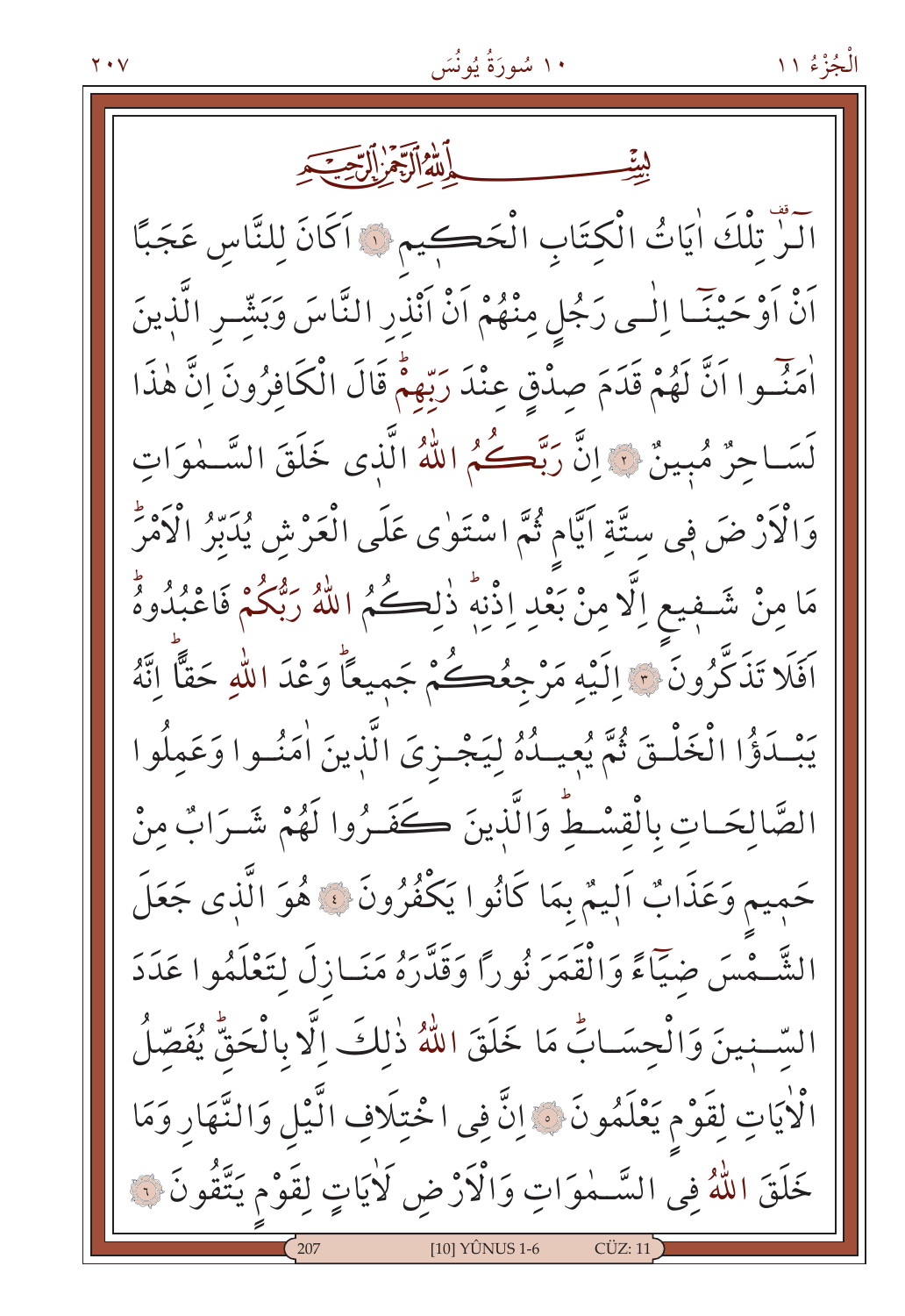اِنَّ الَّذِينَ لَا يَرْجُـونَ لِقَاءَنَـا وَرَضُـوا بِالْحَيْـوةِ الدُّنْيَـا وَاطْمَاتٌوا بِهَا وَالَّذِينَ هُمْ عَـنْ اٰيَاتِنَا غَافِلُونَٰ ۞ أُولٰئِكَ مَأْوٰيهُمُ النَّارُ بِمَا كَانُوا يَكْسِبُونَ ۞ إِنَّ الَّذِينَ اٰمَنُوا وَعَمِلُـوا الصَّالِحَـاتِ يَهْدِيهِـمْ رَبُّهُـمْ بِايمَانِهِـمْ تَجْـرى منْ تَحْتهِمُ الْأَنْهَارُ فِي جَنَّاتِ النَّعِيمِ ۞ دَعْوٰيهُمْ فِيهَا سُّبْحَانَكَ اللَّهُمَّ وَتَحِيَّتُهُمْ فِيهَا سَلَامٌ وَاخِرُ دَعْوٰيهُمْ اَن الْحَمْـدُ لِلّهِ رَبّ الْعَالَمِينَ ۚ وَلَوْ يُعَجّلُ اللّهُ لِلنَّاسِ الشَّـرَّ اسْتِعْجَالَهُمْ بِالْخَيْـرِ لَقُضِـيَ اِلَيْهِـمْ اَجَلُهُمْۚ فَنَـذَرُ الَّذِينَ لَا يَرْجُـونَ لِقَاءَنَـا فِـي طُغْيَانِهِـمْ يَعْمَهُـونَ ۞ وَإِذَا مَـسَّ الْإِنْسَانَ الضُّرُّ دَعَانَا لِجَنْبِهِ أَوْ قَاعِدًا أَوْ قَائِمًا فَلَمَّا كَشَـفْنَا عَنْهُ صُرَّهُ مَرَّ كَانْ لَمْ يَدْعُنَا إِلَٰى صُرِّ مَسَّهٌ كَذَٰلِكَ زُيِّنَ لِلْمُسْرِفِينَ مَا كَانُوا يَعْمَلُونَ ۞ وَلَقَدْ أَهْلَكْنَا الْقُرُونَ مِنْ قَبْلِكُمْ لَمَّا ظَلَمُواْ وَجَاءَتْهُمْ رُسُلُهُمْ بِالْبَيِّنَاتِ وَمَا كَانُوا لِيُؤْمِنُواْ كَذٰلِكَ نَجْزِي الْقَـوْمَ الْمُجْرِمِينَ ۞ ثُمَّ جَعَلْنَاكُمْ خَلَائِفَ فِـي الْأَرْضِ مِنْ بَعْدِهِمْ لِنَنْظُـرَ كَيْفَ تَعْمَلُونَ ۞ [10] YÛNUS 7-14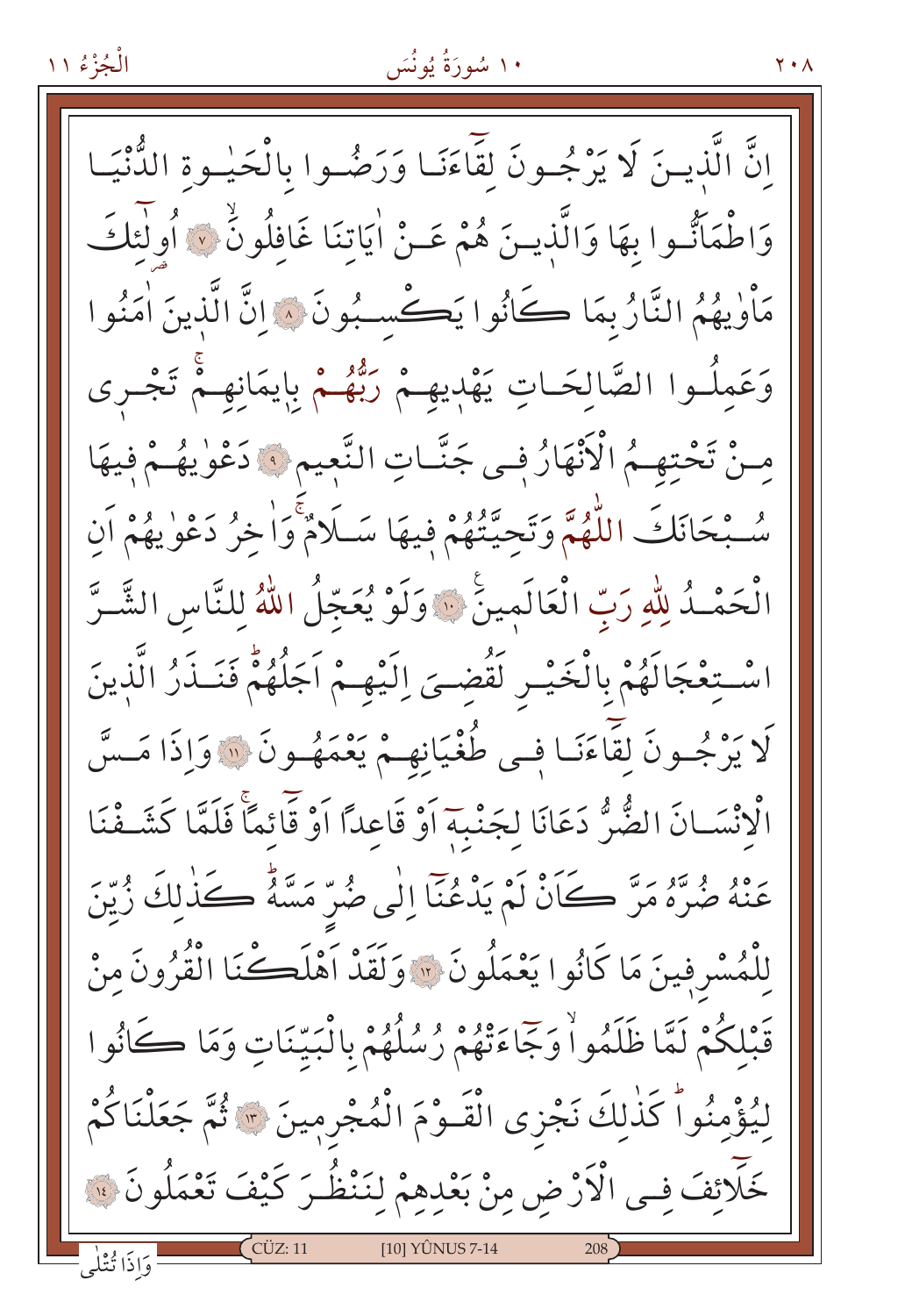وَإِذَا تُتْلَى عَلَيْهِـمْ أَيَاتُنَـا بَيِّنَاتٍّ قَـالَ الَّذِينَ لَا يَرْجُونَ لِقَاءَنَـا ائْتِ بِقُرْانٍ غَيْرِ هٰذَا اَوْ بَدِّلْهُ قُلْ مَا يَڪُونُ لَبِي أَنْ أُبَدِّلَـهُ مِـنْ تِلْقَـائِ نَفْسِـيٌّ إِنْ أَتَّبِــعُ إِلَّا مَـا يُوحَــي اِلَــةٌ ابِّــّـى اَخَــافُ اِنْ عَصَيْــتُ رَبِّى عَــذَابَ يَــوْم عَظِيمٍ<br>\* قُلْ لَوْ شَـاءَ اللهُ مَا تَلَوْثُهُ عَلَيْـكُمْ وَلَا اَدْرٰيڪُمْ بِهِ ۚ فَقَدْ لَبِثْتُ فِيكُمْ عُمُرًا منْ قَبْلَهُ اَفَلَا تَعْقِلُونَ ۞ فَمَنْ أَظْلَمُ مِمَّنِ افْتَرٰى عَلَى اللهِ كَذبًا أَوْ كَذَّبَ بِأَيَاتِهُ اتَّهُ لَا يُفْلِحُ الْمُجْرِمُونَ ۞ وَيَعْبُدُونَ مِنْ دُونِ اللَّهِ مَـا لَا يَصُرُّهُمْ وَلَا يَنْفَعُهُمْ وَيَقُولُونَ هَـؤُلَّاءِ شُـفَعَّاؤُنَا عِنْـدَ اللَّهِ قُـلْ أَتُنَبِّـــؤُنَ اللَّهَ بِمَـا لَا يَعْلَـمُ فِي السَّــمٰوَاتِ وَلَا في الْأَرْضُ سُبْحَانَهُ وَتَعَالَٰي عَمَّا يُشْـرِ كُونَ « وَمَا كَانَ النَّاسُ الَّا اُمَّةً وَاحِدَةً فَا خْتَلَفُواْ وَلَوْلَا كَلِمَةٌ سَـبَقَتْ مـنْ رَبّكَ لَقُضـىَ بَيْنَهُـمْ فِيمَـا فِيـهِ يَخْتَلِفُونَ فَ وَيَقُولُونَ لَـوْلَا أُنْـزِلَ عَلَيْـهِ أَيَـةٌ مِنْ رَبُّـهِ فَقُـلْ إِنَّمَا لْغَيْبُ لِلَّهِ فَانْتَظِرُواْ إِنِّي مَعَكُمْ مِنَ الْمُنْتَظِرِينَ ۞ [10] YÛNUS 15-20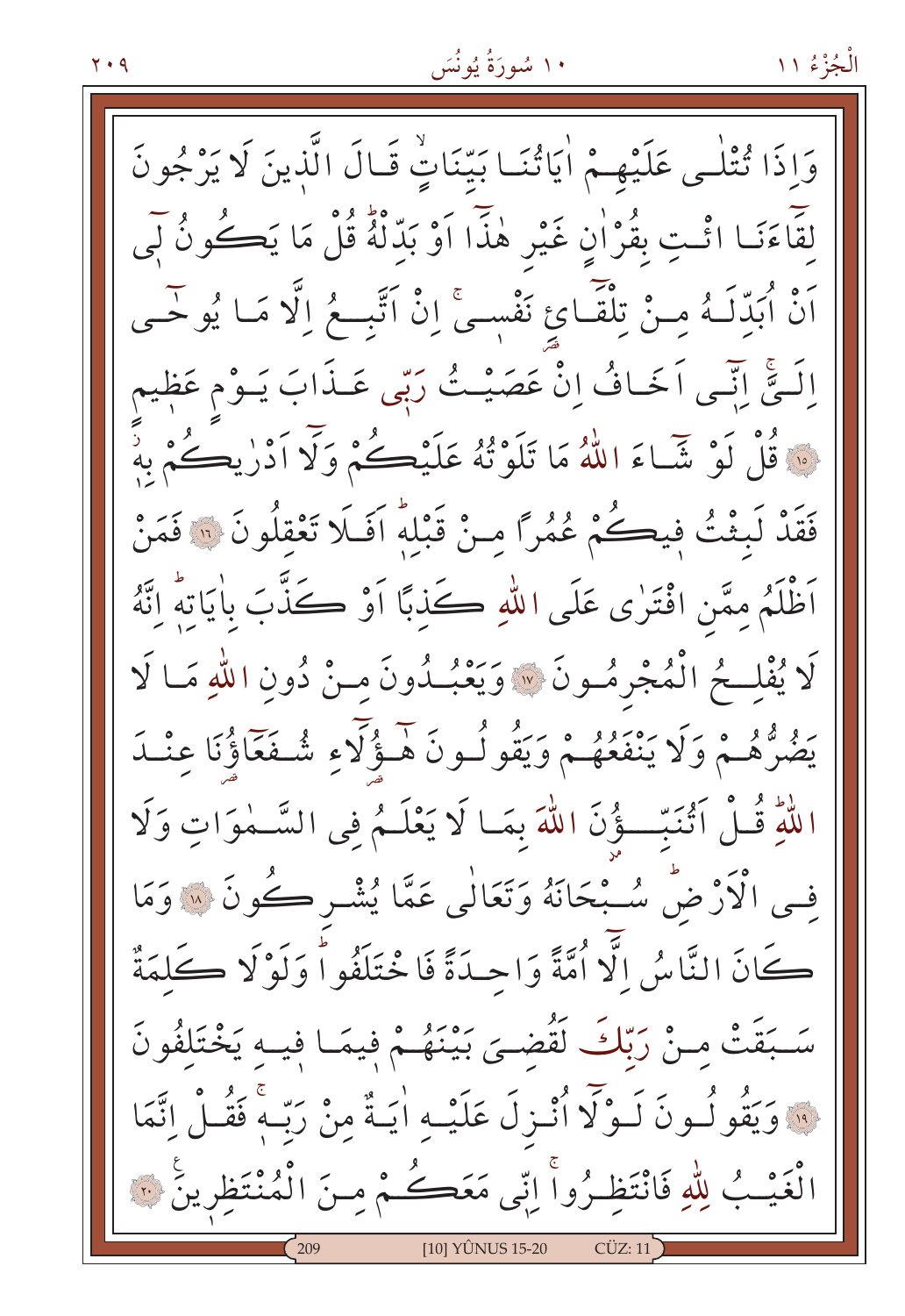# ۱۰ سُورَةُ يُونُسَ

وَاذَا اَذَقْنَا النَّاسَ رَحْمَةً منْ بَعْدِ صَرَّاءَ مَسَّـتْهُمْ إِذَا لَهُمْ مَكْرٌ فِي اٰيَاتِنَاؕ قُلِ اللّٰهُ اَسْرَ عُ مَكْراًۗ اِنَّ رُسُلَنَا يَكْتُبُونَ مَا تَمْكُرُونَ لَّهَ هُوَ الَّذِي يُسَيِّرُكُمْ فِي الْبَرِّ وَالْبَحْرِ حَتَّى إِذَا كُنْتُمْ فِي انْفُلْكِّ وَجَرَيْنَ بِهِمْ بِرِيـحِ طَيِّبَـةٍ وَفَرِحُوا بِهَـاجَاءَتْهَا رِيحٌ عَاصِفٌ وَجَّاءَهُمُ الْمَوْجُ مِنْ كُلِّ مَكَانٍ وَظَنُّوا اتَّهُمْ أُحِيطَ بِهِـمْ دَعَـوُا اللّٰهَ مُخْلِصِيـنَ لَـهُ الدِّينَّ لَئِـنْ اَنْجَيْتَنَا مِـنْ هٰذِهِ لَنَكُونَنَّ مِنَ الشَّاكِرِينَ \* فَلَمَّا اَنْجٰيهُمْ إِذَا هُمْ يَبْغُونَ في الْأَرْضِ بِغَيْسِ الْحَقِّ يَا ايُّهَا النَّاسُ إِنَّمَا بَغْيُكُمْ عَلَى اَنْفُسكُمْ مَتَاعَ الْحَيْوةِ الدُّّنْيَا ثُمَّ اِلَيْنَا مَرْجِعُكُمْ فَنُنَبِّئُكُمْ بِمَا كُنْتُمْ تَعْمَلُونَ \* إِنَّمَا مَثَلُ الْحَيْوةِ الدُّنْيَا كَمَّاءِ أَنْزَلْنَاهُ مِنَ السَّـمَّاءِ فَاخْتَلَطَ بِهِ نَبَاتُ الْأَرْضِ مِمَّا يَأْكُلُ النَّاسُ وَالْأَنْعَامُ حَتَّى اذَّا اَخَـذَتِ الْأَرْضُ زُخْرُفَهَا وَازَّيَّـنَتْ وَظَـنَّ اَهْلُهَا اتَّهُمْ قَادِرُونَ عَلَيْهَاْ اَنْيِهَا اَمْرُنَا لَيْلًا اَوْ نَهَارًا فَجَعَلْنَاهَا حَصيدًا كَانْ لَمْ تَغْنَ بِالْكَمْسِ كَذٰلِكَ نُفَصِّلُ الْكِيَاتِ لِقَوْمٍ يَتَفَكَّرُونَ ﴾ وَاللّهُ يَدْغُوا الْسِي دَارِ السَّــلَامُ وَيَهْدِي مَنْ يَشَّـاءُ اِلْمِي صِرَاطٍ مُسْــتَقِيمٍ ۞ [10] YÛNUS 21-25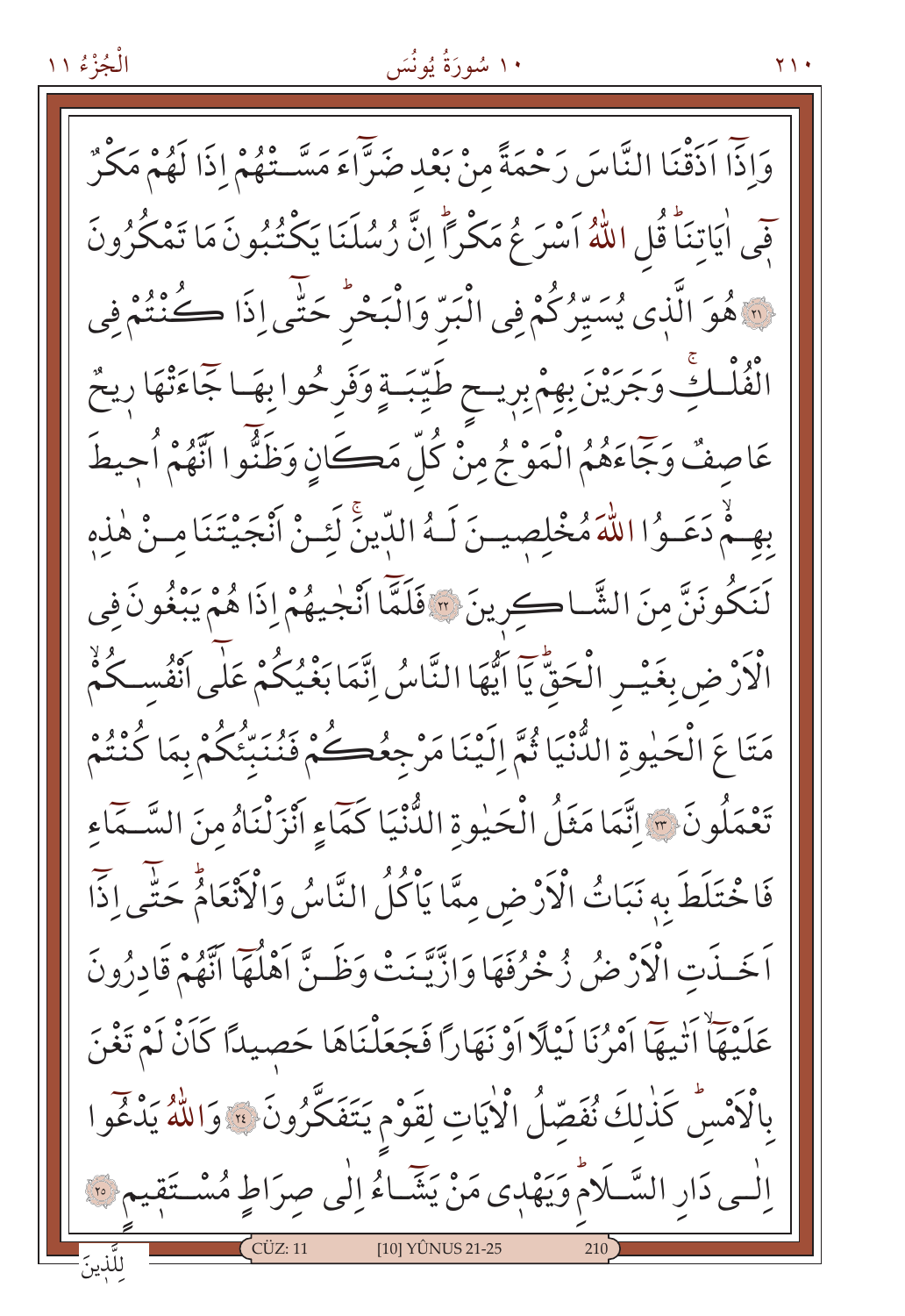لِلَّذِينَ اَحْسَـٰنُوا الْحُسْـٰنِي وَزِيَـادَةٌ وَلَا يَرْهَــِقْ وُجُوهَهُمْ قَتَرٌ وَلَا ذلَّةً أُولَئِكَ آصْحَابُ الْجَنَّةَ هُمْ فِيهَا خَالِدُونَ ٢٠ وَالَّذِينَ كَسَبُوا السَّيِّـٵتِ جَزَّاءُ سَيِّئَةٍ بِمِثْلِهَاْ وَتَرْهَقُهُمْ ذِلَّةً مَا لَهُمْ مِنَ اللّٰهِ مِنْ عَاصِمْ كَاَنَّمَا اُغْشِيَتْ وُجُوهُهُمْ قِطَعًا مِنَ الَّيْلِ مُظْلِمًّا أُولٰئِكَ اَصْحَابُ النَّارَ هُمْ فِيهَا خَالِدُونَ ۞ وَيَوْمَ نَحْشُـرُهُمْ جَمِيعًا ثُمَّ نَقُولُ للَّذينَ اَشْـرَكُوا مَكَانَكُمْ اَنْتُمْ وَشُرَكَاؤُكُمْ فَزَيَّلْنَا بَيْنَهُمْ وَقَالَ شُـرَكَّاؤُهُمْ مَا كُنْتُمْ إِيَّانَا تَعْبُلُونَ ۞ فَكَفٰى بِاللَّهِ شَــهِيداً بَيْنَنَا وَبَيْنَكُمْ إِنْ كُنَّا عَنْ عِبَادَتِكُمْ لَغَافِلِينَ ۞ هُنَالِكَ تَبْلُوا كُلُّ نَفْسٍ مَاۤاَسْلَفَتْ وَرُدُّوا إِلَى اللّهِ مَوْلٰيهُمُ الْحَـقّ وَضَلَّ عَنْهُمْ مَا كَانُوا يَفْتَرُونَ \* قُلْ مَنْ يَرْزُقُكُمْ مِنَ السَّمَّاءِ وَالْأَرْضِ اَمَّنْ يَمْلِكُ السَّـمْعَ وَالْأَبْصَارَ وَمَنْ يُخْرِجُ الْحَيَّ مِنَ الْمَيِّتِ وَيُخْرِجُ الْمَيِّتَ مِنَ الْحَيِّ وَمَنْ يُدَبِّرُ الْأَمْرَ فَسَيَقُو لُونَ اللَّهُ فَقُلْ أَفَلَا تَتَّقُونَ ۞ فَذٰلِكُمُ اللَّهُ رَبُّكُمُ الْحَـقٌّ فَمَاذَا بَعْدَ الْحَقِّ الَّا الضَّلَالُ فَأَنِّي تُصْرَفُونَ ٣ كَذٰلكَ حَقَّتْ كَلِمَتُ رَبَّكَ عَلَى الَّذِينَ فَسَـفُوا اَنَّهُمْ لَا يُؤْمِنُونَ . [10] YÛNUS 26-33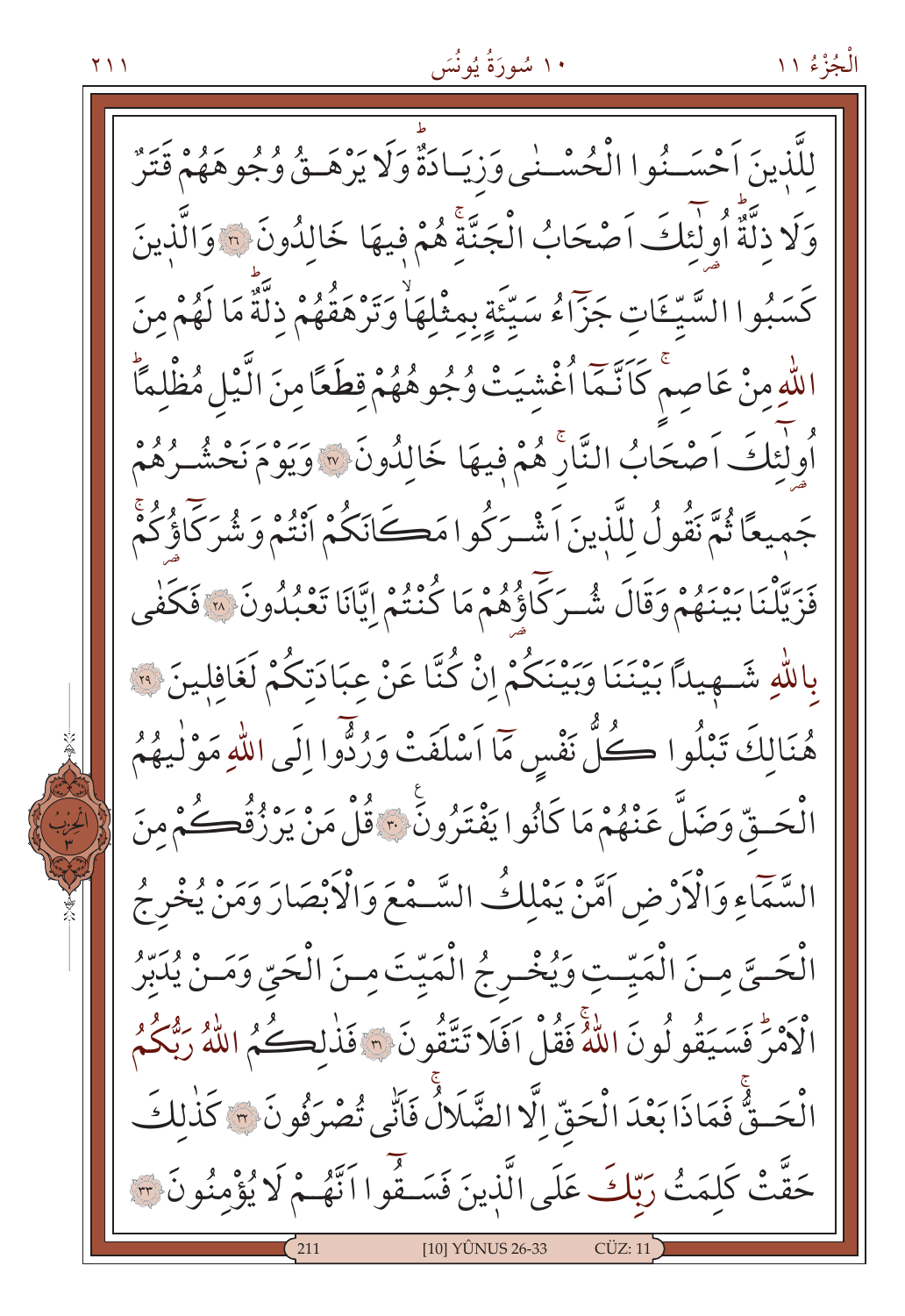۱۰ سُورَةُ يُونُسَ

**Y** 1 Y

قُلْ هَلْ مِنْ شُـرَكَّانَكُمْ مَنْ يَبْدَؤُا الْخَلْقَ ثُمَّ يُعِيـدُهُ قُلِ اللَّهُ يَبْدَؤُا الْخَلْقَ ثُمَّ يُعِيدُهُ فَأَنِّي تُؤْفَكُونَ \* قُلْ هَلْ منْ شُرَكَّائِكُمْ مَـنْ يَهْدَى إِلَى الْحَقُّ قُـلِ اللَّهُ يَهْدِى لِلْحَقُّ افَمَـنْ يَهْدَى إِلَى الْحَقِّ اَحَقُّ اَنْ يُتَّبَعَ اَمَّنْ لَا يَهلّنَّى اِلَّا اَنْ يُهْدٰى فَمَا لَكُمْ كَيْفَ تَحْكُمُونَ ۞ وَمَا يَتَّبِعُ اَكْثَرُهُمْ إِلَّا ظَنًّا إِنَّ الظَّنَّ لَا يُغْنِي مِنَ الْحَقِّ شَــيْــقَّاً إِنَّ اللّٰهَ عَلِيمٌ بِمَا يَفْعَلُونَ ۞ وَمَا كَانَ هٰذَا الْقُرْاٰنُ رَّهُ وَفْتَرٰى مِنْ دُونِ اللّهِ وَلٰكِنْ تَصْدِيقَ الَّذِي بَيْنَ يَدَيْهِ وَتَفْصِيلَ الْكِتَابِ لَا رَيْبَ فِيهِ مِنْ رَبِّ الْعَالَمِينِّ ۞ اَمْ يَقُولُونَ افْتَرٰيهُ قُلْ فَأْتُوا بِسُورَةٍ مِثْلِهِ وَادْعُوا مَنِ اسْتَطَعْتُمْ مِنْ دُونِ اللّٰهِ إِنْ كُنْتُمْ صَادقينَ ۞ بَلْ كَذَّبُوا بِمَا لَمْ يُحِيطُوا بِعِلْمِهِ وَلَمَّا يَأْتِهِمْ تَأْوِيلُهُ كَذٰلِكَ كَذَّبَ الَّذِينَ مِنْ قَبْلِهِمْ فَانْظُرْ كَيْفَ كَانَ عَاقِبَةُ الظَّالِمِينَ ٣ وَمِنْهُمْ مَنْ يُؤْمِنُ بِهِ وَمِنْهُمْ مَنْ لَا يُؤْمِنُ بِهِ وَرَبُّكَ اَعْلَمُ بِالْمُفْسِدِينَ ۚ وَإِنْ كَذَّبُوكَ فَقُلْ لِي عَمَلِي وَلَكُمْ عَمَلُكُمْ كَ وَوَوْحٍ مِنْ مَعَاً اَعْمَـلُ وَاَنَا بَيْرَىءٌ مِمَّا تَعْمَلُونَ ۞ وَمِنْهُمْ مَنْ يَسْتَمِعُونَ اِلَيْكَ افَاَنْتَ تُسْمِعُ الصُّمَّ وَلَوْ كَانُوا لَا يَعْقِلُونَ ؟ [10] YÛNUS 34-42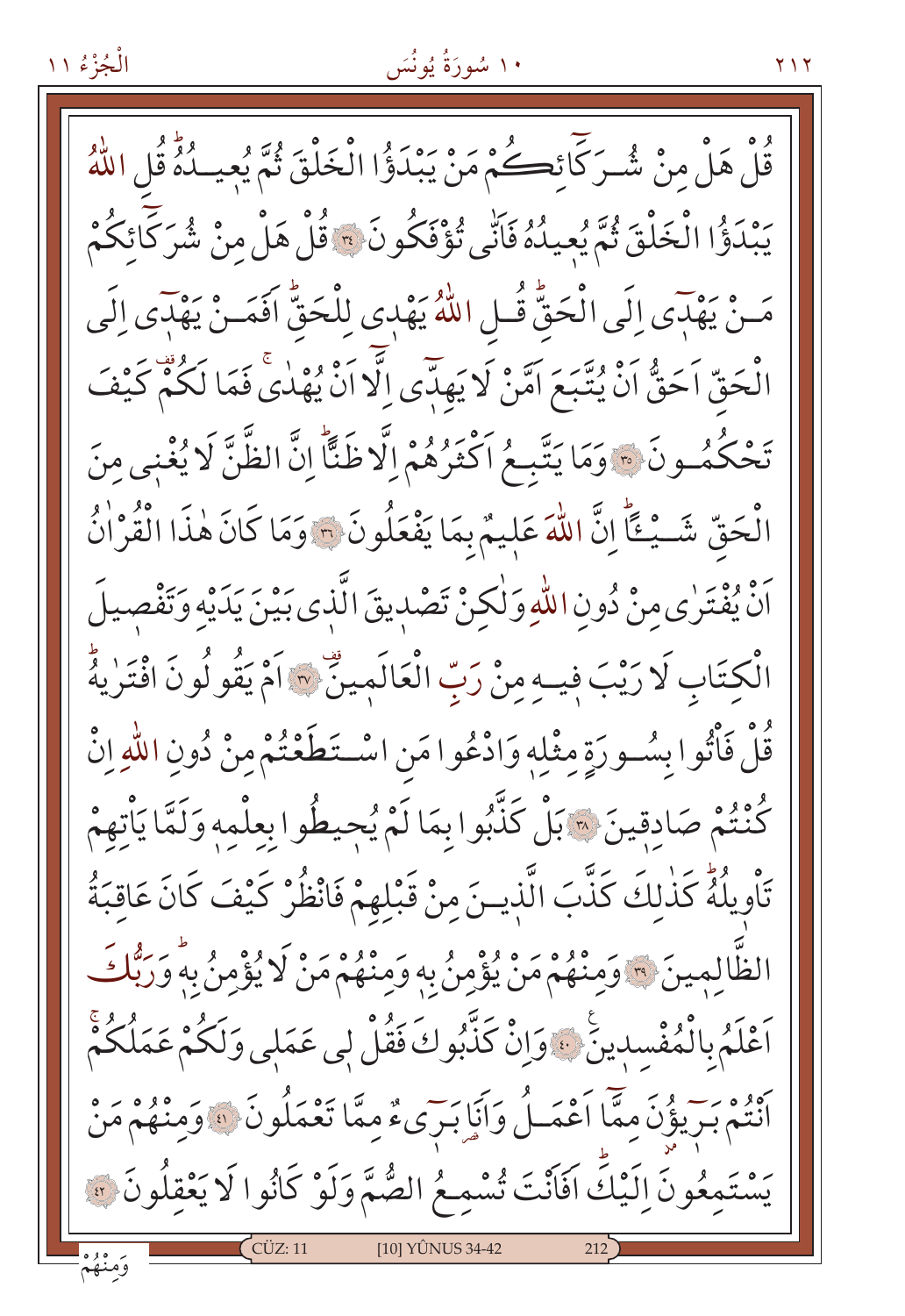وَمِنْهُمْ مَنْ يَنْظُرُ إِلَيْكَ أَفَانْتَ تَهْدِي الْعُمْيَ وَلَوْ كَانُوا لَا يُبْصِرُونَ ﴾ إنَّ اللَّهَ لَا يَظْلَمُ النَّاسَ شَــيْـئًا وَلْڪـنَّ النَّاسَ أَنْفُسَـهُمْ يَظْلِمُونَ ۚ ﴾ وَيَوْمَ يَحْشُرُهُمْ كَاَنْ لَمْ يَلْبَثُوا الَّا سَاعَةً منَ النَّهَارِ يَتَعَارَفُونَ بَيْنَهُمْ قَدْ خَسرَ الَّذِينَ كَذَّبُوا بِلْقَاءِ اللَّهِ وَمَا كَانُوا مُهْتَدِينَ ۞ وَإِمَّا نُرِيَنَّكَ بَعْضَ الَّذِي نَعِدُهُمْ أَوْ نَتَوَفَّيَتَّكَ فَإِلَيْنَا مَرْجِعُهُمْ ثُمَّ اللَّهُ شَهِيدٌ عَلَى مَا يَفْعَلُونَ ۞ وَلِكُلِّ أُمَّةٍ رَسُولٌ فَإِذَا جَمَاءَ رَسُولُهُمْ قُضِيَ بَيْنَهُمْ بِالْقِسْطِ وَهُمْ لَا يُظْلَمُونَ ۞ وَيَقُولُونَ مَتْبِي هٰذَا الْوَعْدُ إِنْ كُنْتُمْ صَادقِينَ لِهَ قُلْ لَا أَمْلِكُ لِنَفْسِي صَرًّا وَلَا نَفْعًا إِلَّا مَا شَـاءَ اللَّهُ لِكُلِّ أُمَّةٍ اَجَلٌ إِذَا جَمَاءَ اَجَلُهُمْ فَلَا يَسْتَأْخِرُونَ سَاعَةً وَلَا يَسْتَقْدِمُونَ ۚ وَقُلْ اَرَاَيْتُمْ إِنْ اَتْيِكُمْ عَذَابُهُ بَيَاتًا اَوْ نَهَاراً مَاذَا يَسْتَعْجِلُ مِنْهُ الْمُجْرِمُونَ ﴾ اَثْمَ إذَا مَا وَقَعَ اٰمَنْتُمْ بِهِ الْخَنَ وَقَدْ كُنْتُمْ بِهِ تَسْتَغْجِلُونَ ۞ ثُمَّ قِيلَ لِلَّذِينَ ظَلَمُوا ذُوقُوا عَذَابَ الْخُلْدِ هَلْ تُجْزَوْنَ اِلَّا بِمَا كُنْتُمْ تَكْسِبُونَ ۞ وَيَسْتَنْبِؤُنَكَ اَحَــةٌ هُوَّ قُــلْ إِي وَرَبَّــي إِنَّهُ لَحَــةٌ وَمَّــا أَنْتُــمْ بِمُعْجزِينَ ۞ [10] YÜNUS 43-53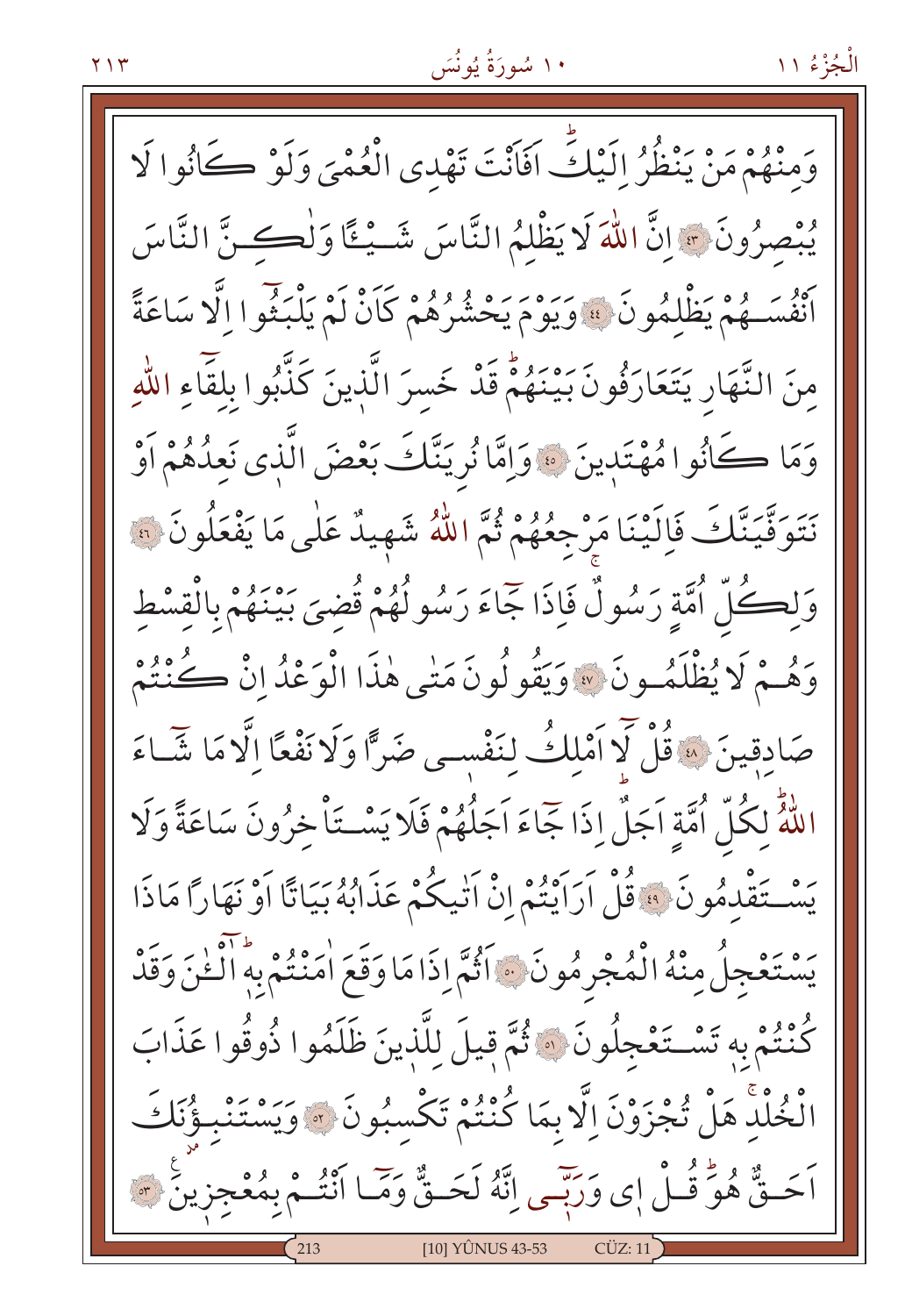### ۱۰ سُورَةُ يُونُسَ

**Y** 1 2

وَلَوْ اَنَّ لِكُلِّ نَفْسِ ظَلَمَتْ مَا فِي الْأَرْضِ لَافْتَـٰدَتْ بِهُ وَاَسَتُرُّوا النَّدَامَةَ لَمَّا رَاَوُا الْعَذَابِّ وَقُضِيَ بَيْنَهُمْ بِالْقِسْطِ وَهُمْ لَا يُظْلَمُونَ ﴾ ٱلَّا إِنَّ لِلَّهِ مَا فِى السَّمٰوَاتِ وَالْآرْ ضْ الْآ إِنَّ وَعْدَ اللَّهِ حَقٌّ وَلٰكنَّ أَكْثَرَهُمْ لَا يَعْلَمُونَ ۞ هُوَ يُحْيِي وَيُمِيتُ وَإِلَيْهِ تُرْجَعُونَ ۞ يَاۤ اَيُّهَا النَّاسُ قَدْ جَاءَتْكُمْ مَوْعِظَةٌ مِنْ رَبِّكُمْ وَشْفَاءٌ لِمَا فِي الصُّدُورِ وَهُدًى وَرَحْمَةٌ لِلْمُؤْمِنِيتَ ﴾ قُلْ بِفَضْلِ اللّهِ وَبِرَحْمَتِهِ فَبِذٰلِكَ فَلْيَفْرَحُواْ هُــوَ خَيْرٌ مِمَّا يَجْمَعُونَ ۞ قُــلْ اَرَاَيْتُمْ مَّا اَنْزَلَ اللَّهُ لَكُمْ مِنْ رِزْقِ فَجَعَلْتُـمْ مِنْـهُ حَرَامًا وَحَلَالَا قُلْ اللَّهُ اَذِنَ لَكُمْ اَمْ عَلَى اللَّهِ تَفْتَـرُونَ ۞ وَمَا ظَنُّ الَّذِينَ يَفْتَرُونَ عَلَى اللَّهِ الْكَـكَذبَ يَوْمَ الْقِيْمَةِّ إِنَّ اللّٰهَ لَذُو فَضْلٍ عَلَى النَّاسِ وَل<del>ٰكِ</del>نَّ اَكْثَرَهُمْ لَا يَشْكُرُونَ ۚ وَمَا تَكُونُ فِي شَأْنِ وَمَا تَتْلُوا منْهُ منْ قُرْاٰنِ وَلَا تَعْمَلُونَ مِنْ عَمَلِ اِلَّا كُنَّا عَلَيْكُمْ شُهُو دًّا اِذْ تُفِيضُونَ فِيهِ وَمَا يَعْزُبُ عَنْ رَبِّكَ مِنْ مِثْقَالِ ذَرَّةٍ فِي الْأَرْضِ وَلَا فِي السَّمَّاءِ وَلَّا اَصْغَرَ مِنْ ذٰلِكَ وَلَّا اَكْبَرَ اِلَّا فِي كِتَابٍ مُبِينٍ ۞ [10] YÜNUS 54-61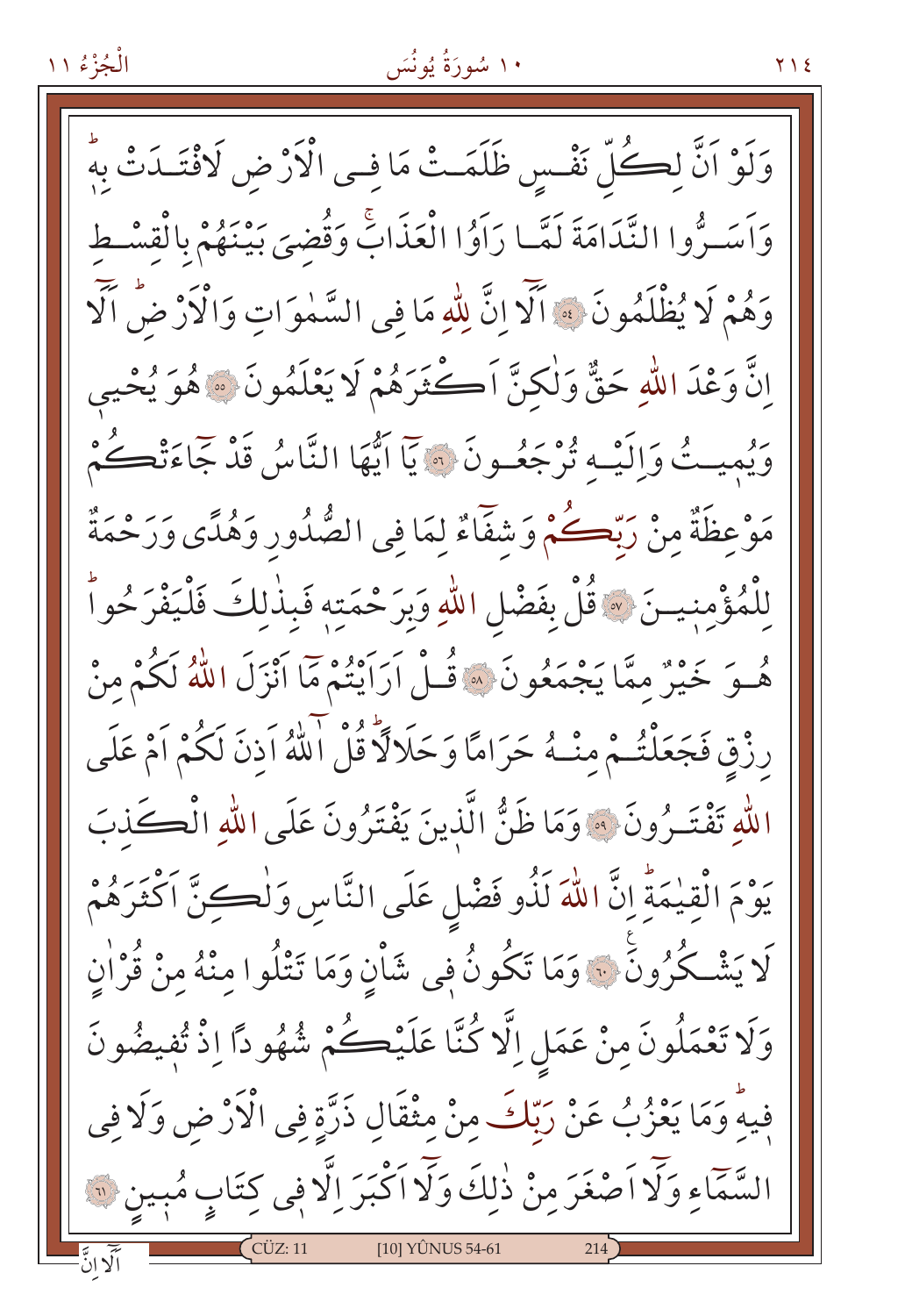اَلَّا إِنَّ اَوْلِيَّـاءَ اللَّهِ لَا خَـوْفٌ عَلَيْهِمْ وَلَا هُـمْ يَحْزَنُونَّ لِهِ ٱلَّذِينَ اٰمَنُوا وَكَانُوا يَتَّقُونَّ لَهُ لَهُمُ الْبُشْرٰى في الْحَيْـوةِ الدُّّنْيَا وَفِي الْأَخِرَةُ لَا تَبْدِيلَ لِكَلِمَاتِ اللَّهِ ذٰلِكَ هُوَ الْفَوْزُ الْعَظِيمُ ﴾ وَلَا يَحْزُنْكَ قَوْلُهُمُ انَّ الْعِـزَّةَ لِلَّهِ جَمِيعاً هُـوَ السَّـمِيعُ الْعَليـمُ ۞ اَلَّا اِنَّ لِلَّهِ مَنْ فِي السَّـٰمٰوَاتِ وَمَنْ فِي الْأَرْضُ وَمَـا يَتَّبِـمُ الَّذينَ يَدْعُونَ مِنْ دُونِ اللَّهِ شُيَرَكَےآءً إِنْ يَتَّبِعُـونَ إِلَّا الظَّنَّ وَإِنْ هُمْ إِلَّا يَخْرُصُونَ ۞ هُوَ الَّذِي جَعَلَ لَكُمُ الَّيْلَ لتَسْكُنُوا فِيهِ وَالنَّهَارَ مُبْصِراً إِنَّ فِي ذٰلِكَ لَأَيَاتٍ لِقَـوْم يَسْـمَعُونَ ۞ قَالُـوا اتَّخَـذَ اللّهُ وَلَـدًّا سُـبْحَانَهُمْ هُوَ الْغَنِيُّ لَهُ مَا فِي السَّمٰوَاتِ وَمَا فِي الْأَرْضُ اِنْ عِنْدَكُمْ مِنْ سُلْطَانِ بِهٰـذَاً اَتَقُولُونَ عَلَـى اللهِ مَا لَا تَعْلَمُونَ ۞ قُلْ انَّ الَّذينَ يَفْتَرُونَ عَلَى اللهِ الْكَحَذِبَ لَا يُفْلِحُـونَ ۚ • مَتَـا عٌ فِـى الدُّنْيَـا ثُـمَّ اِلَيْنَـا مَرْجِعُهُمْ ثُمَّ نُذيقُهُمُ الْعَذَابَ الشَّديدَ بِمَا كَانُوا يَكْفُرُونَ ۞ [10] YÛNUS 62-70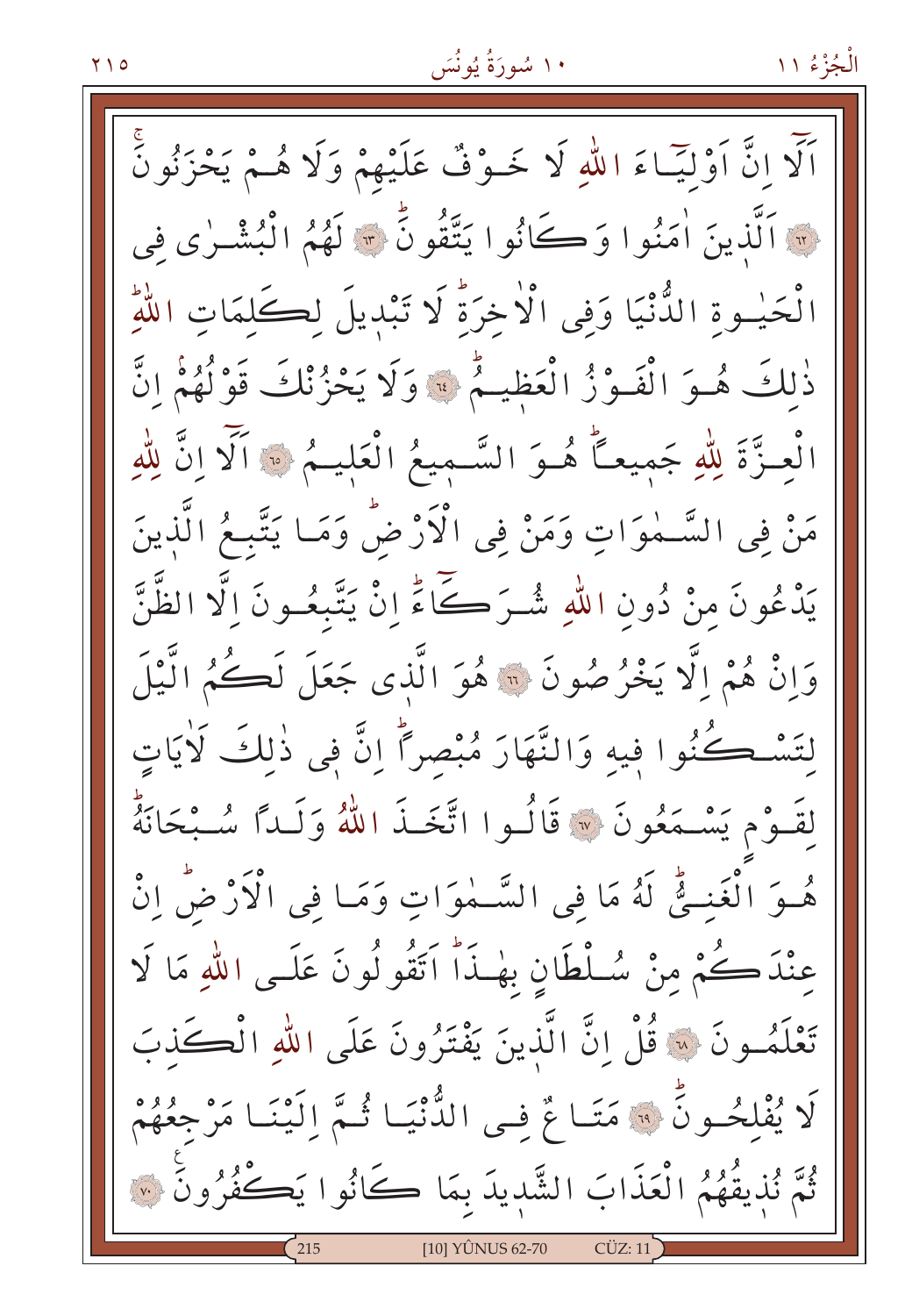الْجُزْءُ ١١

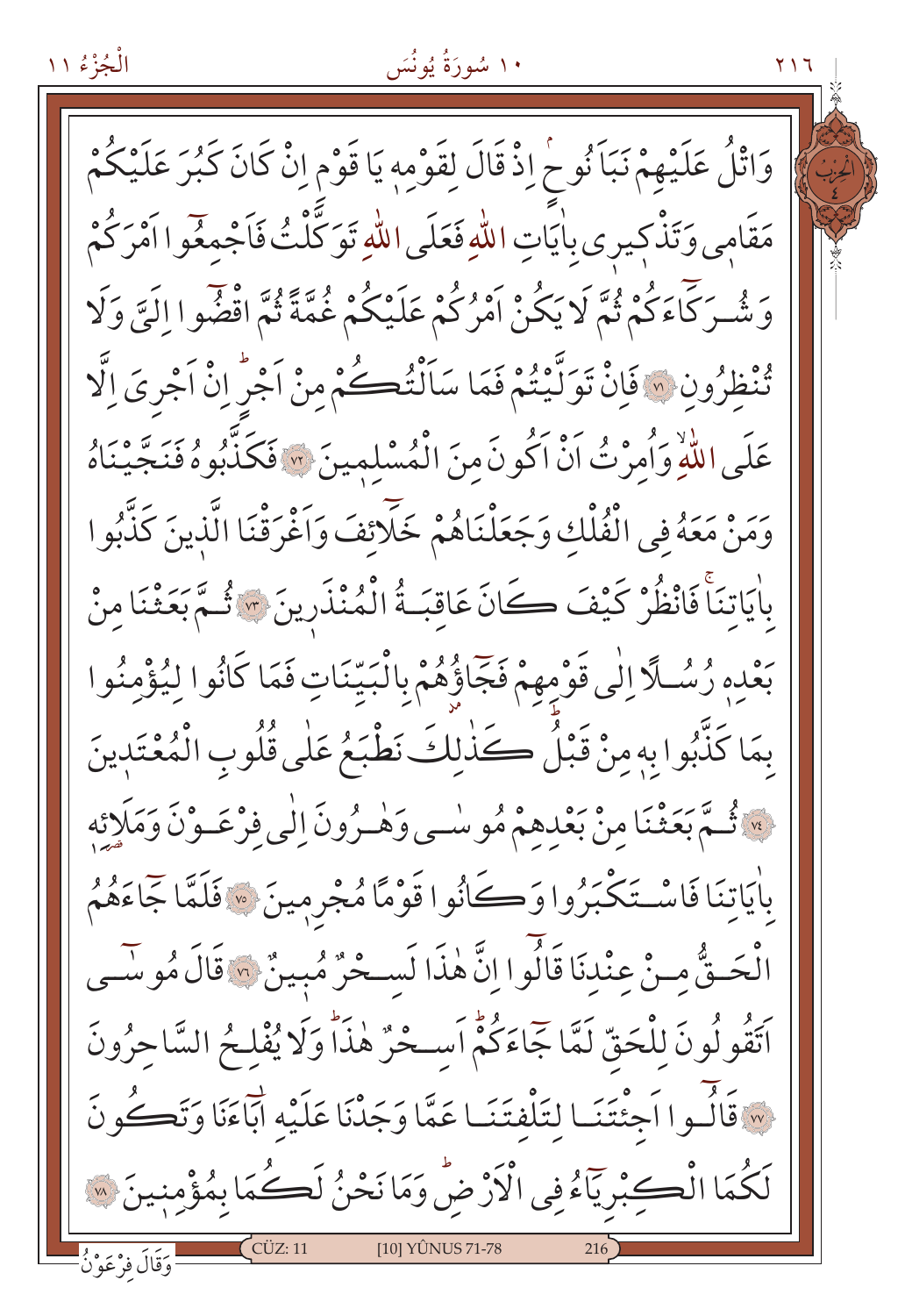وَقَالَ فِرْعَـوْنُ ائْتُونِي بِكُلِّ سَـاحِرِ عَلِيـم ۞ فَلَمَّـا جَمَاءَ السَّحَرَةُ قَالَ لَهُمْ مُوسَّى الْقُوامَا انْتُمْ مُلْقُونَ ۚ ﴾ فَلَمَّا اَلْقَوْا قَالَ مُوسْى مَا جِئْتُمْ بِهِ السِّحْرُ إِنَّ اللَّهَ سَــيُبْطِلُهُۚ إِنَّ اللَّهَ لَا يُصْلِحُ عَمَلَ الْمُفْسِدِينَ ۞ وَيُحقُّ اللَّهُ الْحَقَّ بِكَلِّمَاتِهِ وَلَوْ كَرِهَ الْمُجْرِمُونَ ۞ فَمَّا اٰمَنَ لِمُوسَى اِلَّا ذُرِّيَّةٌ مِنْ قَوْمِهِ عَلَى خَـوْفٍ مِنْ فِرْعَوْنَ وَمَلَإِنْهِـمْ اَنْ يَفْتِنَهُمْ وَإِنَّ فِرْعَوْنَ لَعَالِ فِي الْأَرْضُ وَإِنَّهُ لَمنَ الْمُسْرِفِينَ \* وَقَالَ مُوسٰى يَا قَوْمِ إِنْ كُنْتُمْ اْرِ ۚ ۚ فِي اللَّهِ فَعَلَيْهِ تَوَكَّلُوا اِنْ كُنْتُمْ مُسْلِمِينَ \* فَقَالُوا عَلَى اللهِ تَوَكَّلْنَــاً رَبَّنَا لَا تَجْعَلْنَا فتْنَــةً لِلْقَوْمِ الظَّالِمِينِّ \* وَنَجّنَا بِرَحْمَتِكَ مِنَ الْقَوْمِ الْكَافِرِينَ ۞ وَأَوْحَيْنَا إِلَى مُوسْمِي وَاَخِيهِ اَنْ تَبَوَّاْ لِقَوْمِكُمَا بِمِصْـرَ بُيُوتًا وَاجْعَلُـوا بُيُوتَكُمْ قِبْلَـةً وَاَقِيمُـوا الصَّلْـوةَ وَبَشَّـر الْمُؤْمِنينَ ۞ وَقَالَ مُوسْـى رَبَّنَـا إِنَّكَ اٰتَيْتَ فِرْعَـوْنَ وَمَلَأَهُ زِينَـةً وَاَمْوَالَّا فِـى الْحَيْوة الدُّّنْيَاْ رَبَّنَا لِيُضلُّوا عَنْ سَبِيلِكِّ رَبَّنَا اطْمِسْ عَلٰى اَمْوَالِهِمْ وَاشْدُدْ عَلَى قُلُوبِهِمْ فَلَا يُؤْمِنُوا حَتَّى يَرَوُا الْعَذَابَ الْأَلِيمَ لِهِ [10] YÛNUS 79-88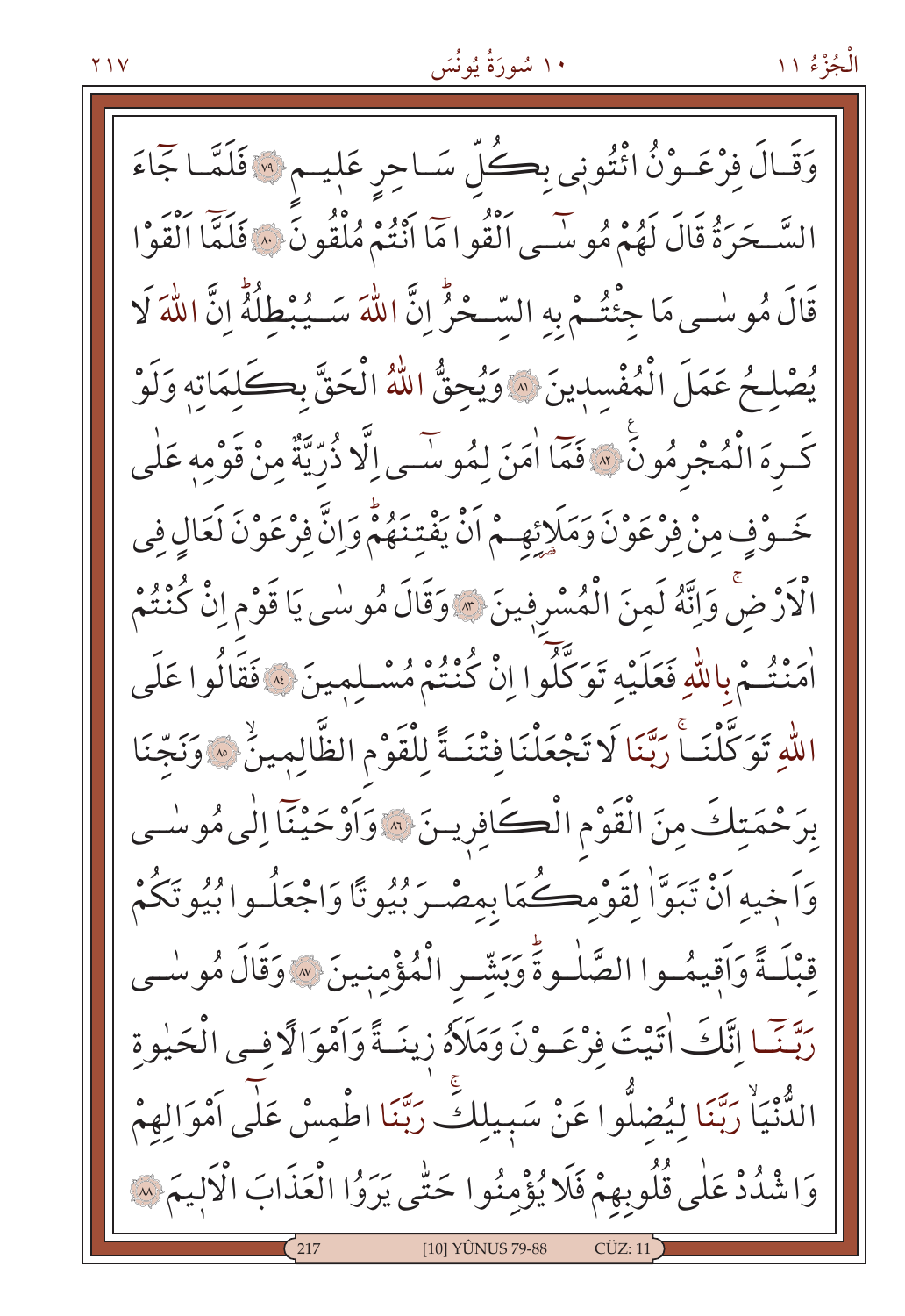۱۰ سُورَةُ يُونُسَ

قَالَ قَدْ أُجِيبَتْ دَعْوَتُكُمَا فَاسْتَقِيمَا وَلَا تَتَّبِعَانّ سَبِيلَ الَّذِينَ لَا يَعْلَمُونَ ۞ وَجَاوَزْنَـا بَبَنَـى إِسْـرَائِـلَ الْبَحْـرَ فَأَتْبَعَهُمْ فِرْعَـوْنُ وَجُنُو دُهُ بَغْيًا وَعَدْواً حَتَّى اذَّا أَدْرَكَهُ الْغَرَقُّ قَالَ اٰمَنْتُ اَنَّهُ لَّا إِلٰهَ إِلَّا الَّذِي اٰمَنَتْ بِهِ بَنُوا إِسْرَايَٰلَ وَأَبَا منَ الْمُسْلِمِينَ ۞ الْخُنَ وَقَلْا عَصَيْتَ قَبْلُ وَكُنْتَ مِنَ الْمُفْسِدِينَ ۞ فَالْيَوْمَ نُنَجِّيكَ بِبَدَنكَ لِتَكُونَ لِمَنْ خَلْفَكَ أَيَـةً وَإِنَّ كَثِيراً مِنَ النَّاسِ عَنْ أَيَاتِنَا لَغَافِلُونَ ﴾ وَلَقَدْ بَوَّأْنَا بَنِّسِي إِسْتِ أَيْلَ مُبَوَّاً صِيدْقٍ وَرَزَقْنَاهُمْ مِنَ الطَّيِّبَاتِ فَمَا ا حْتَلَفُـوا حَتَّى جَاءَهُمُ الْعِلْمُّ إِنَّ رَبَّكَ يَقْضـى بَيْنَهُمْ يَوْمَ الْقيٰمَة فيمَا كَانُوا فيه يَخْتَلِفُونَ ۞ فَإِنْ كُنْتَ فِي شَكٍّ مِمَّا اَنْزَلْنَا اِلَيْكَ فَسْئَلِ الَّذِينَ يَقْرَؤُنَ الْكِتَابَ مِنْ قَبْلِكً بَدَّهُ جَمَاءَكَ الْحَقُّ مِنْ رَبِّكَ فَلَا تَكُونَنَّ مِنَ الْمُمْتَرِينَٰ ﴾ وَلَا تَكُونَنَّ مِنَ الَّذِينَ كَذَّبُوا بِاٰيَاتِ اللّٰهِ فَتَكُونَ مِنَ الْخَاسـرينَ نَّ الَّذِينَ حَقَّتْ عَلَيْهِمْ كَلِمَتُ رَبِّكَ لَا يُؤْمِنُونَ وَلَوْ جَمَاءَتْهُمْ كُلُّ ايَـةٍ حَتَّى يَـرَوُا الْعَـذَابَ الْأَلِيمَ ۞ [10] YÛNUS 89-97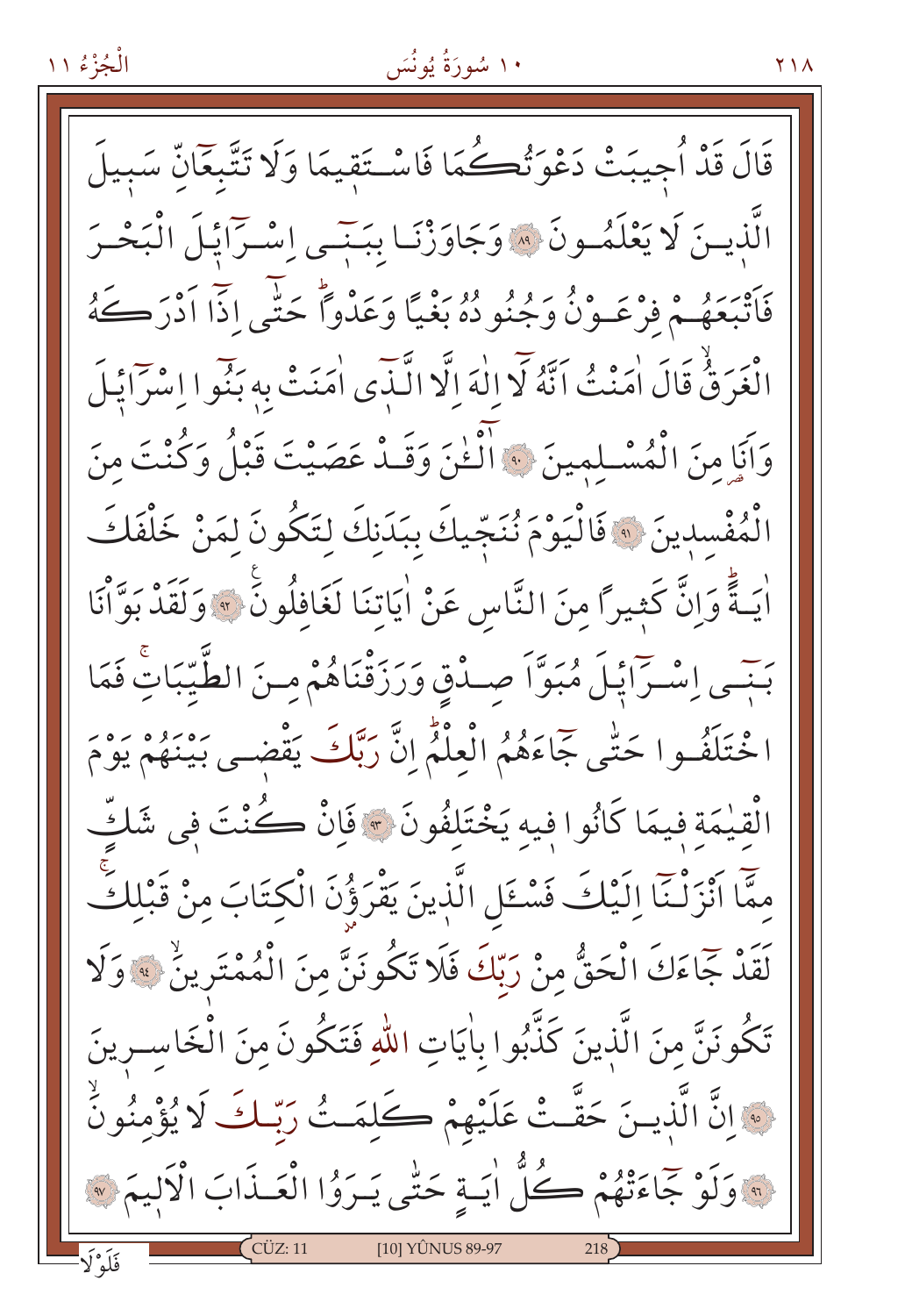فَلَوْلَا كَانَتْ قَرْيَةٌ اٰمَنَتْ فَنَفَعَهَا إِيمَانُهَا إِلَّا قَـوْمَ يُونُسُ لَمَّا أَمَنُوا كَشَـفْنَا عَنْهُمْ عَذَابَ الْخِـزْيِ فِـي الْحَيْـوةِ الدُّنْيَا وَمَتَّعْنَاهُمْ إِلَى جِينِ \* وَلَوْ شَاءَ رَبُّكَ لَاٰمَنَ مَنْ فِي الْأَرْضِ كُلُّهُمْ جَميعاً افَاَنْتَ تُكْرِهُ النَّـاسَ حَتَّى يَكُونُـوا مُؤْمِنينَ . وَمَا كَانَ لِنَفْسِ اَنْ تُؤْمِنَ اِلَّا بِاِذْنِ اللَّهِ وَيَجْعَلُ الرَّجْسَ عَلَـى الَّذِيـنَ لَا يَعْقِلُـونَ ۚ قُل انْظُـرُوا مَاذَا فِي السَّـمٰوَاتِ وَالْأَرْضُ وَمَا تُغْنِى الْأَيَاتُ وَالنُّذُرُ عَـنْ قَـوْمِ لَا يُؤْمِنُونَ ١٠٠ فَهَـلْ يَنْتَظِرُونَ اِلَّا مِثْـلَ ايَّام الَّذِينَ خَلَوْا مِـنْ قَبْلِهِمْ قُلْ فَانْتَظِرُوا اِنِّي مَعَكُمْ مِنَ الْمُنْتَظِرِينَ \* فَمَّ نُنَجِّي رُسُلَنَا وَالَّذِينَ اٰمَنُوا كَذٰلِكَ حَقًّا عَلَيْنَا نُنْجِ الْمُؤْمِنِينَ \* قُلْ يَا اَيُّهَا النَّاسُ إِنْ كُنْتُمْ فِي شَـلِّ مِنْ دِينِي فَلَا اَعْبُدُ الَّذِينَ تَعْبُدُونَ مِنْ دُونِ اللّهِ وَلْكِئْ أَعْبُدُ اللّهَ الَّذِى يَتَوَفِّيكُمْ وَأُمِـرْتُ اَنْ اَكُونَ مِـنَ الْمُؤْمِنِينُ ۚ وَاَنْ اَقِمْ وَجْهَكَ لِلدِّينِ حَنِيفـًا وَلَا تَكُونَنَّ مِنَ الْمُشْـرِكِينَ ۞ وَلَا تَدْ عُ مِنْ دُونِ اللّٰهِ مَا لَا يَنْفَعُكَ وَلَا يَضُرُّكَۚ فَإِنْ فَعَلْتَ فَإِنَّكَ إِذاً مِنَ الظَّالِمِينَ ۞ [10] YI INI IS 98-106